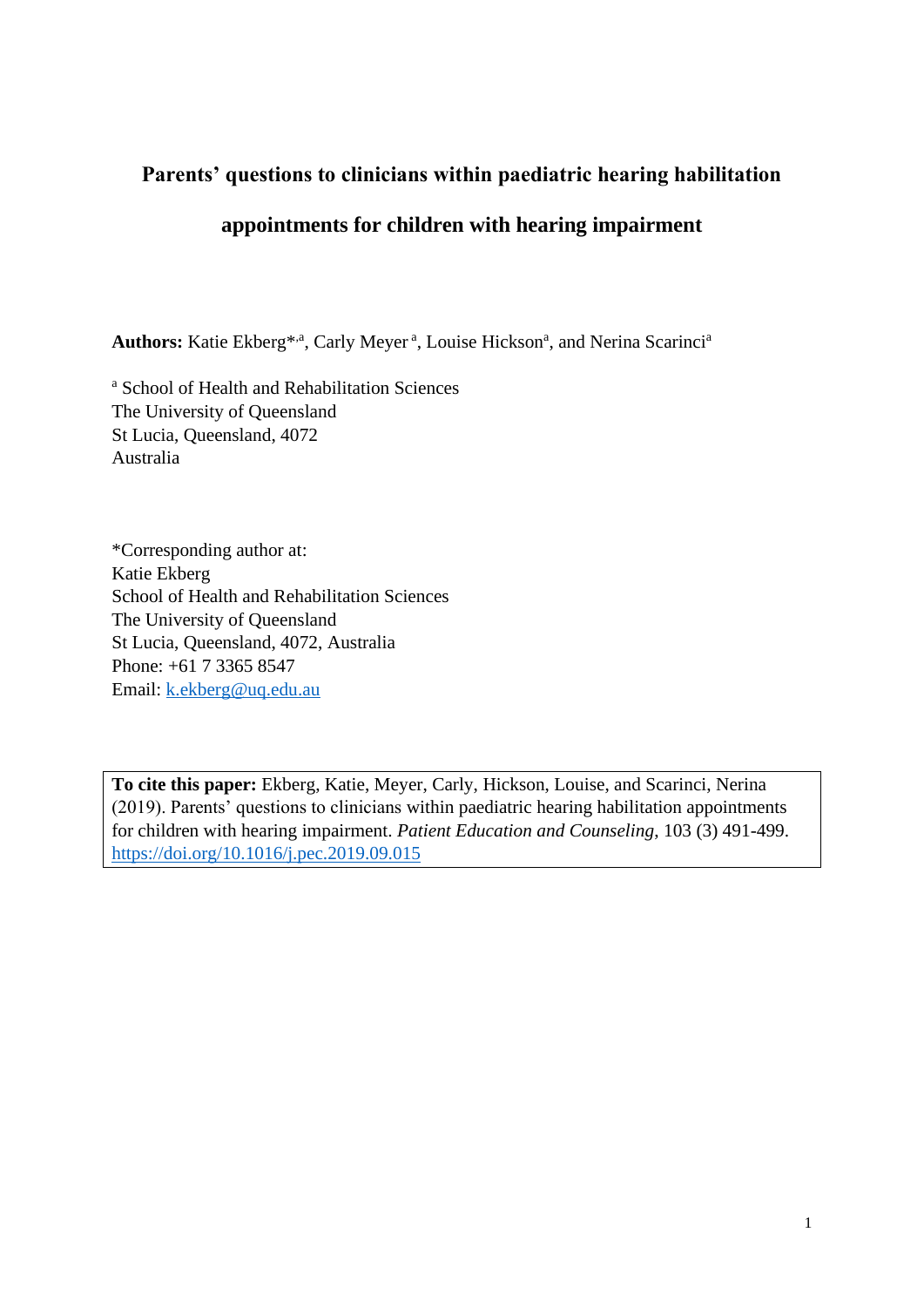#### **Abstract**

*Objective:* To examine parents' questions to clinicians and how clinicians respond in paediatric hearing healthcare appointments with children with hearing loss.

*Methods:* The data consisted of 48 video-recorded hearing habilitation appointments. Participants included 22 clinicians, 41 children, and 48 parents/carers. Data were analysed using conversation analysis.

*Results:* A total of 89 questions from parents were directed to the clinicians in the appointments. Parents' questions were mostly designed as polar (yes/no) questions. The questions covered several action and topical agendas, and in most instances functioned as something other than merely soliciting information. The most prominent action agenda of parents' questions involved questions that displayed parental concern. These questions sought reassurance as well as information from the clinician.

*Conclusion:* While parents in this study did not ask a large number of questions during the appointments their questions performed important functions. Parents' questions cannot be assumed to be only about seeking information. Often parents' questions are in pursuit of reassurance from the clinician about their child's progress.

*Practice Implications:* Clinicians may need to provide encouragement to parents to ask questions during appointments. As part of delivering family-centred care, clinicians need to be aware that their responses may need to go beyond information provision.

**Key words:** Parents' questions; paediatric healthcare; hearing impairment; conversation analysis; clinician-patient interaction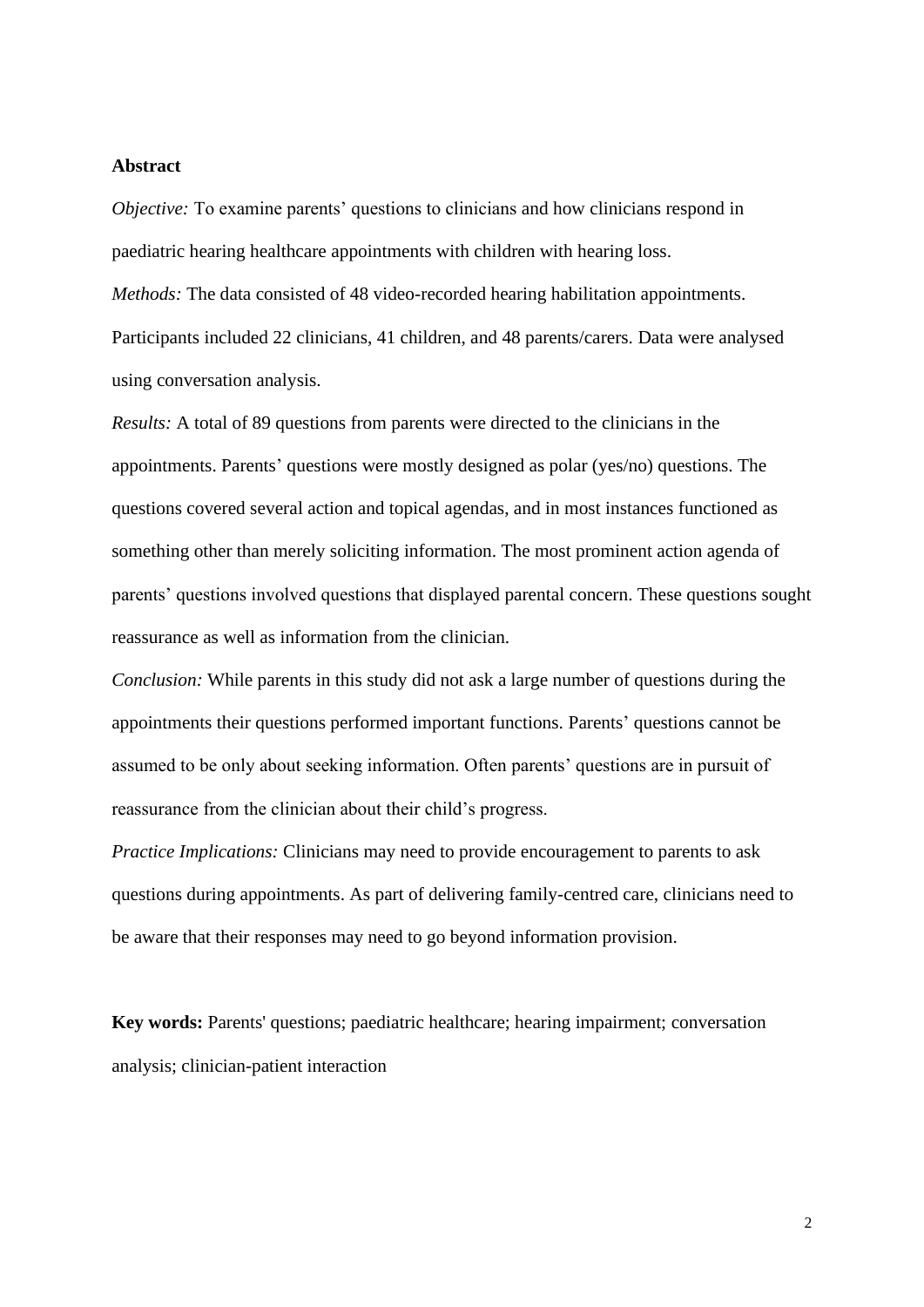#### **1. Introduction**

Around 32 million children worldwide have a disabling hearing loss (HL) [1]. Due to the significant effects HL can have on a child's speech and language development, educational attainment, and social and emotional well-being, early and ongoing intervention is essential [e.g., 2, 3-5]. It is important that families have an active involvement in their child's ongoing hearing care so that they become partners in their child's habilitation [6, 7]. A model of family-centred care (FCC) has been found to lead to improved health outcomes for children [8-12] and is recognised as best practice in the delivery of early intervention services for children with HL and their families [13-15].

FCC accepts the family as the client, rather than just the child with the health condition, and highlights the importance of health professionals and parents working together to address the child's needs [16]. A key aspect of family-centred care includes fostering family participation in interactions with their child's healthcare professionals [16, 17]. Question-asking is a primary way in which parents can initiate their own involvement in their child's hearing appointments [18] and is thus an important communication behaviour to understand for the facilitation of FCC within appointments. There has, however, been very little research involving direct observation of family-centred communication practices in paediatric hearing habilitation appointments [19, 20], and in particular, no research to date has investigated parents' questions in hearing habilitation appointments with children with HL.

## *1.2 The function of questions in interaction*

Research in Conversation Analysis (CA) has examined the types of social actions that questions implement in interaction, and the consequences for the conversation [for a review see 21]. While questions are traditionally seen as resources for seeking information from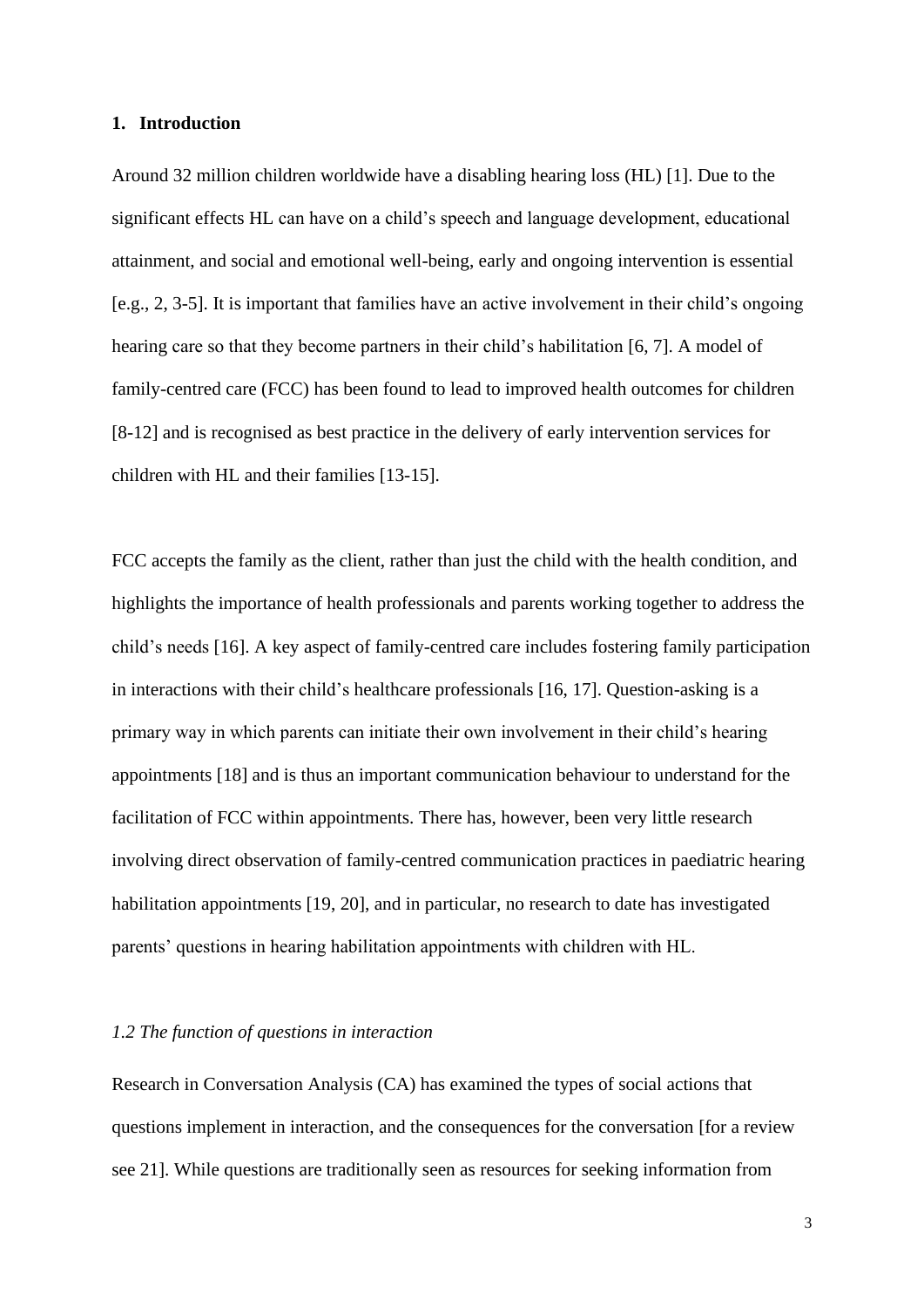another party, they are actually a versatile resource to implement a wide range of actions [21- 24]. Questions set two agendas: (1) an action agenda (what the speaker is doing with the question); and (2) a topical agenda (what is being talked about) [21]. For example, the question "Are you gonna give her antibiotics?" is an enquiry (action agenda) about antibiotics (topical agenda). Stivers [25] has shown how this sort of question from parents in GP appointments exerted pressure on the physician to prescribe antibiotics for their child. Questions from parents within healthcare appointments can thus perform a range of actions that have consequences for a child's health care, and are worthy of further attention.

In order to better understand family-centred communication practices in paediatric hearing habilitation appointments, this study examined parents' questions during appointments (including audiology and speech-language pathology (SLP) appointments), with a particular focus on how parents design their questions, the types of actions that they accomplish within the interaction, and how clinicians responded.

#### **2. Material and methods**

#### *2.1 Data and participants*

The data for this study included 48 video-recorded paediatric hearing habilitation appointments with families with children who had been fitted with cochlear implants (CIs). These appointments included 33 audiology appointments and 15 SLP appointments and were collected in 2015-2017 from three clinical sites in Australia. Participating children had moderate to profound unilateral or bilateral HL, and CIs in one or both ears. Most appointments had only one clinician in the room with the family, however some audiology appointments had both an audiologist and an SLP in the appointment.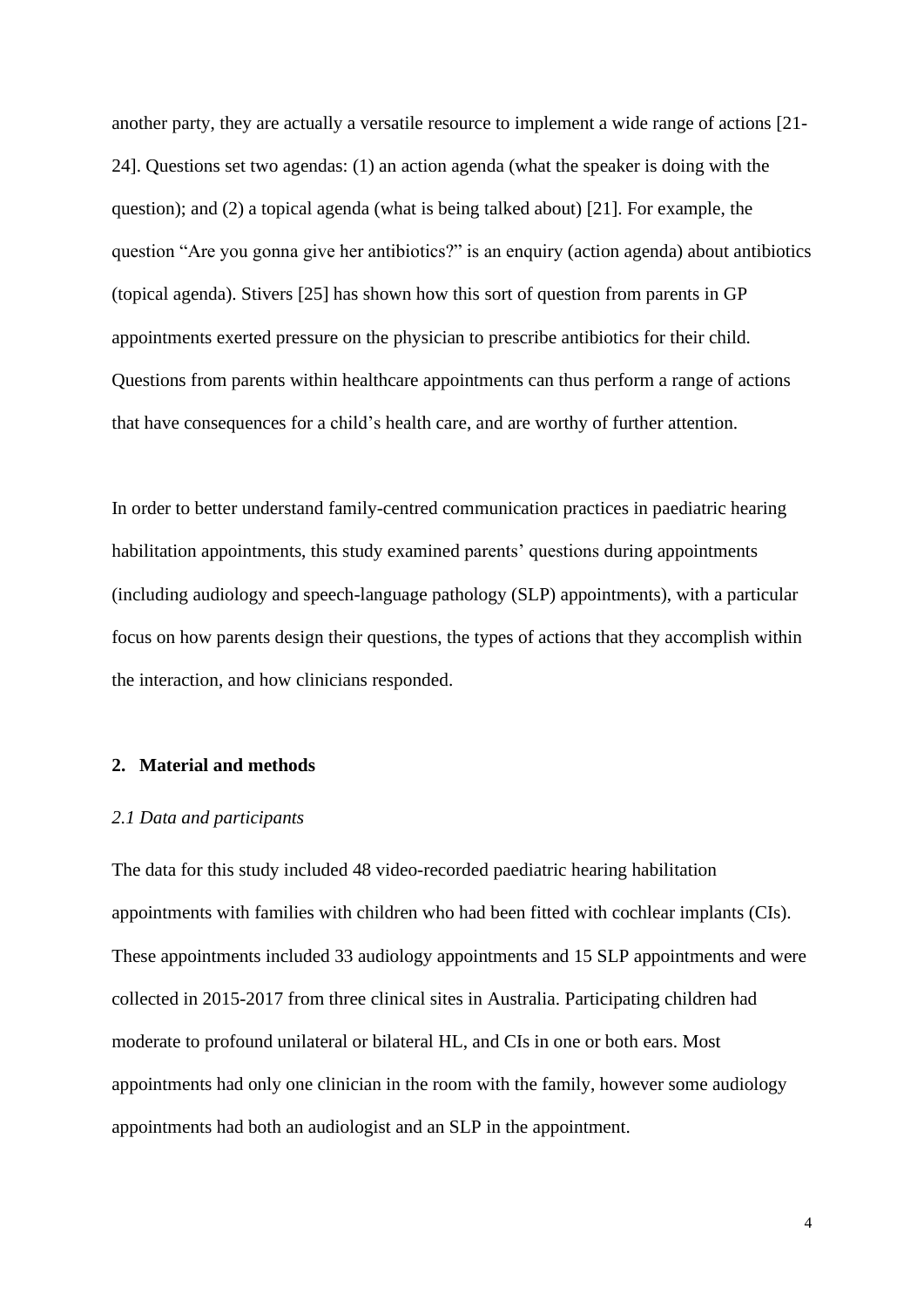#### *2.2 Procedure and analysis*

The data collection procedure for this study is described in detail elsewhere [20]. All participants provided written informed consent. This study was approved by the Children's Health Services Queensland Human Research Ethics Committee and The University of Queensland Human Research Ethics Committee, in addition to site specific ethics committees. The study adhered to the principles of the National Health and Medical Research Statement on Research Involving Human Subjects.

The video data was transcribed using the Jeffersonian and Mondada transcription systems [26, 27]. The data was analysed using conversation analysis (CA), a well-established method for examining healthcare interactions [28-30], including in audiology and speech pathology [20, 31-33]. For the current study, the data was searched for all questions from parents (including repeated or re-formulated questions). The collection of parent questions were then analysed for their design, topic agenda(s), and action agenda(s). Clinician responses to parents' questions were also analysed. Author KE initially analysed the data, which was verified by the other authors as well as other CA experts in data sessions. In each of the fragments presented, SLP=speech-language pathologist, A=audiologist, C=child, and P=parent. For the multimodal transcription, the body movements of A are marked between the ∆ symbols, those of SLP between the ^ symbols, those of C between the \* symbols, and those of P between the + symbols.

#### **3. Results**

Audiology appointments ranged in duration from 27-70 minutes (Mean  $=$  47.6, SD  $=$  13.1) and the SLP appointments ranged from  $16 - 73$  minutes (Mean = 55.3, SD = 14.7). Participants included audiologists (n=14), speech-language pathologists (n=8), children with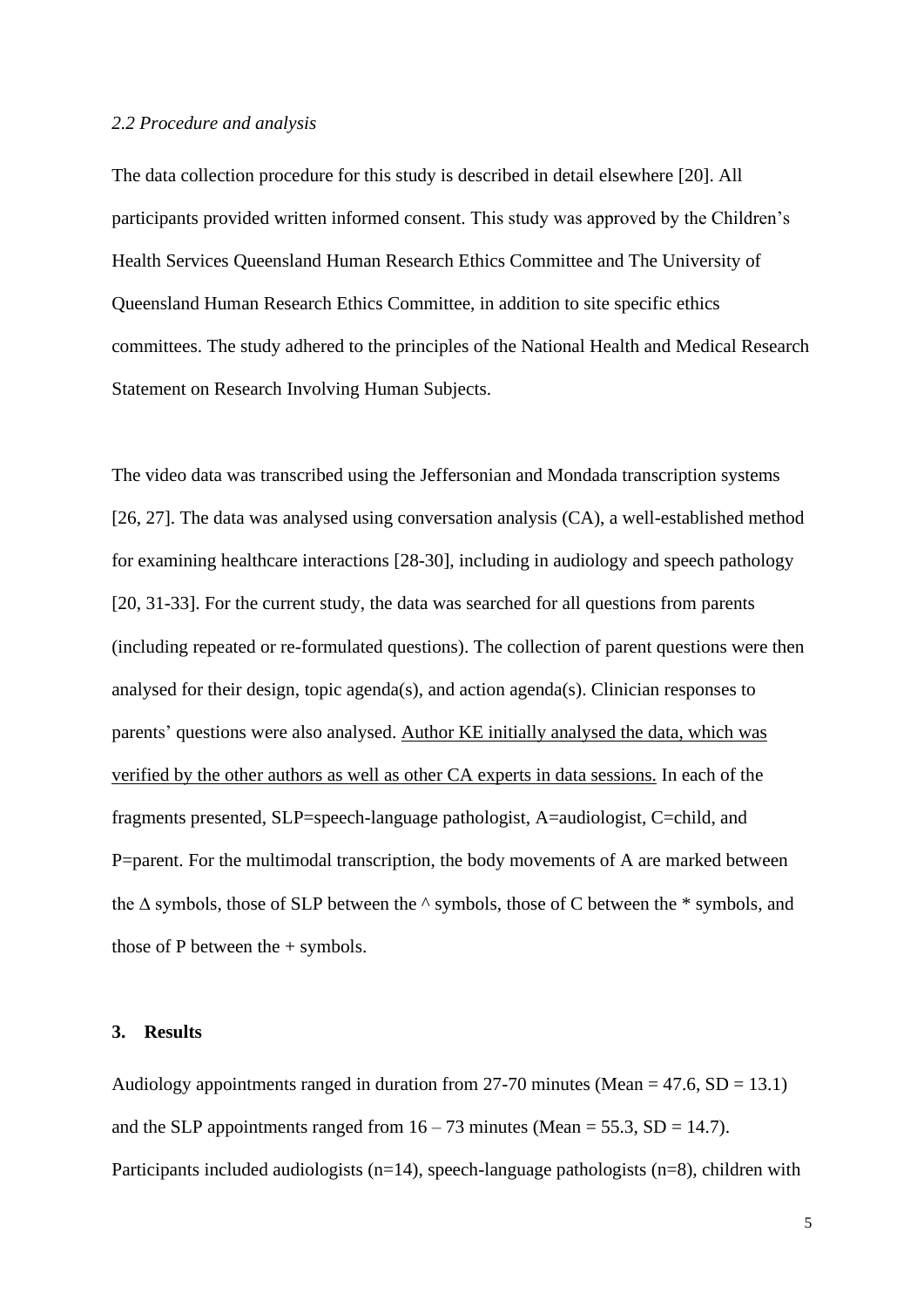HL (n=41), and their attending family members (e.g., parents/carers) (n=48). Some children recorded more than one of their appointments. Children were aged 18 months to 13 years (Mean  $= 4.8$  years, SD  $= 3.3$ ). Twenty nine percent of the children had been receiving hearing habilitation for under 12 months, 55% for 1-5 years, and 16% for over 5 years. Family members attending the appointments included Mothers (n=36), Fathers (n=4), Mothers and Fathers (n=6), and Grandmothers (n=2). Participating clinicians were all female, and 78% had over 5 years' clinical experience.

# 3.1 *Overview of parents' questions in the appointments*

Across the corpus of 48 appointments, there were 89 questions from parents directed at the clinician (range: 0-8 questions per appointment). Parents thus asked an average of almost 2 questions per appointment. This collection included 76 questions from the 33 audiology appointments, and 13 questions from the 15 SLP appointments. Almost all of the parents' questions were self-initiated (n=87) and the remaining 2 questions were asked in response to a direct invitation from the clinician (i.e., "do you have any questions?"). These invitations from clinicians occurred in 29% of appointments, and always during the final minutes.

Parents' questions were not typically designed as open questions, rather 74% of the questions were designed as polar (yes/no) or alternative "or" questions (see Figure 1). Only 26% of questions were designed as Q-word questions (i.e., who, what, where, when, why, and how questions). The constrained design of the majority of parents' questions set up a specific response from the clinician (either confirmation/disconfirmation or a forced choice between two alternatives) rather than broader information provision.

………………………………………..Figure 1 here…………………………………………...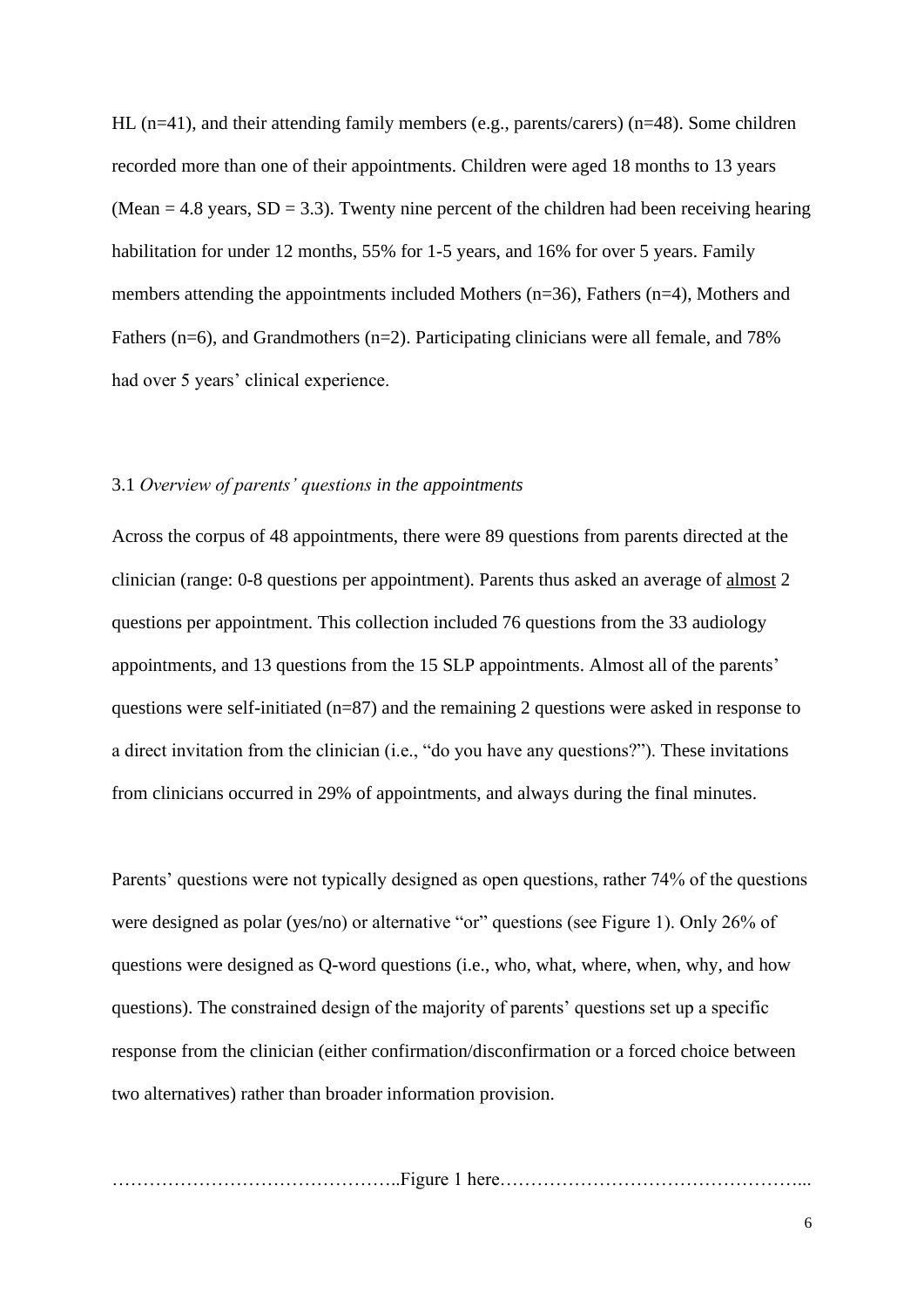The action agendas of parents' questions in this corpus covered nine key domains (see Table 1). Within these different action domains, the questions covered various topical agendas (e.g., the child's hearing experience, CI map/assessment results, home care, and device technology).

………………………………………..Table 1 here…………………………………………...

Information solicitation was the primary action of 19% of parents' questions, and these questions were often concerned with technological aspects of the child's CI or other hearing devices (e.g., FM system). The other 81% of questions in the corpus were identified as primarily being in pursuit of another type of action wherein parents used questions to perform a range of actions beyond soliciting information from clinicians. The most common action agenda of parents' questions involved indexing a stance of concern (21%). These questions not only solicited information but also sought reassurance from the clinician about their child. Other questions that involved actions beyond information-solicitation or a confirmation check included: a challenge of the clinician's prior talk (10%), a proposal for a change in action (9%), seeking advice for a planned course of action (9%), and requests (6%). To analyse all of the different action agendas of the questions that went beyond information solicitation in detail is beyond the scope of one paper so the remainder of the paper will focus on examining the most prominent action-type in the data: parents' questions that indexed a stance of concern. These questions were also interesting to explore in relation to parents' informational and emotional needs within appointments.

#### *3.2 Parent questions that indexed concern*

7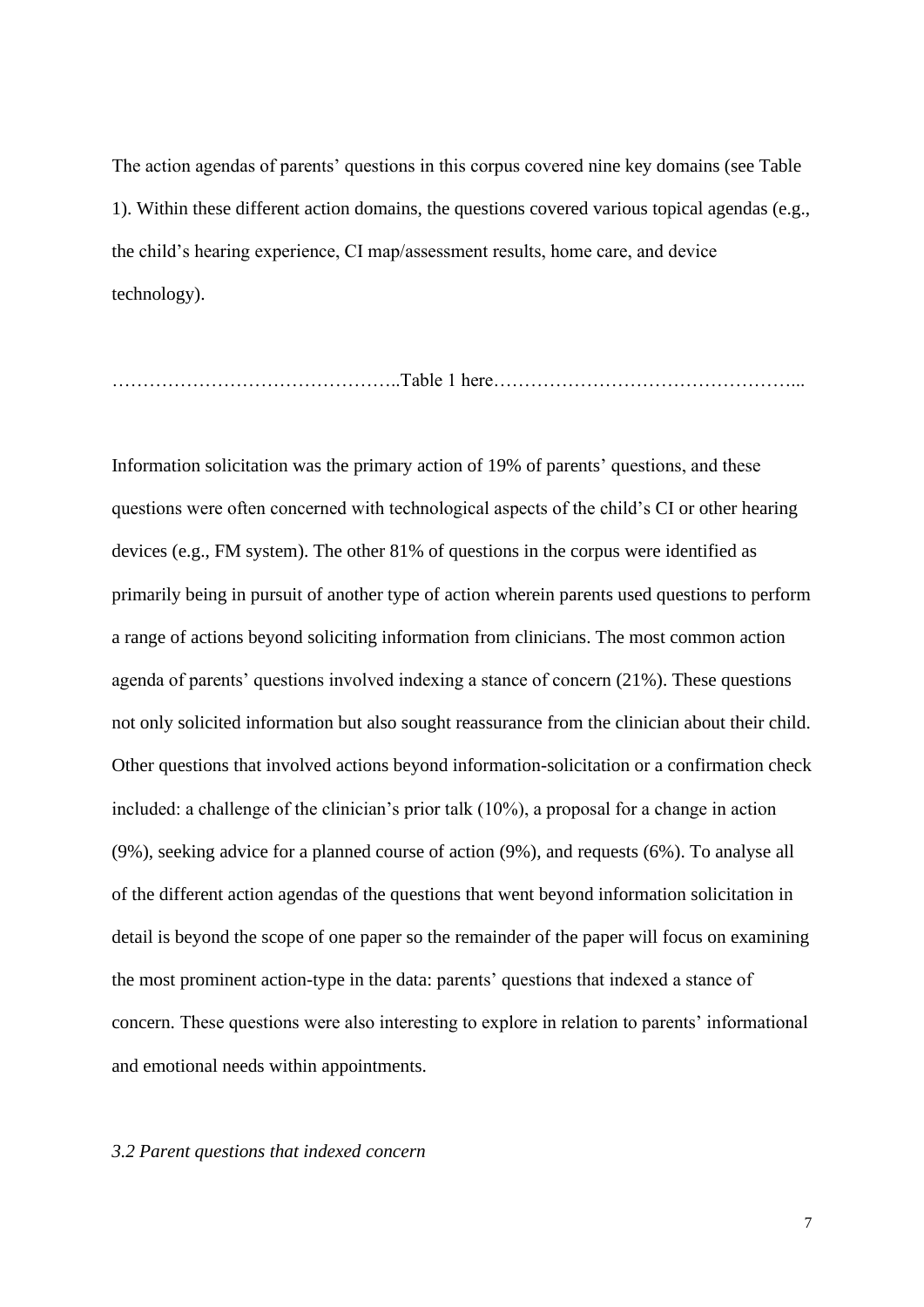These questions from parents covered several topical agendas but always displayed an uncertainty from the parent as to how well, or to what extent, their child was hearing/speaking in daily life. In displaying this uncertainty, parents indexed a stance of concern about their child. These questions typically involved multiple hesitancies across the turn that were not observed in other types of questions from parents. The questions also often asked for a comparison to a norm, displaying an implied uncertainty from the parent as to whether their child was 'normal'. In 63% of clinicians' responses (n=12), they oriented to the parent's concern by providing both information provision and reassurance (a positive assessment of the child's progress). Their responses also sometimes involved suggesting a plan to more precisely check aspects of the child's hearing in the next appointment in order to allay the parent's concern. In the other 37% of responses, clinicians responded with information provision only. The systematic patterns observed in parents' questions that indexed concern will be examined further across the fragments below.

Fragment 1 comes from an audiology mapping appointment. In this appointment, there was an audiologist, an SLP, the child, and her mother. The fragment begins 31 ½ minutes into the appointment, following the child's testing.

-------------------------------------------Insert Table 2 here-------------------------------------------

At lines 1-4, the audiologist provides a summary of the CI map changes in the appointment. After the parent acknowledges this information, the audiologist turns her attention to the child (addressing the child by name at line 9). At this point, the parent enters in overlap to ask the clinician(s) a question. The turn begins with some hesitation (two re-starts and 0.2 second pause), suggesting the parent has some initial trouble in formulating her question. The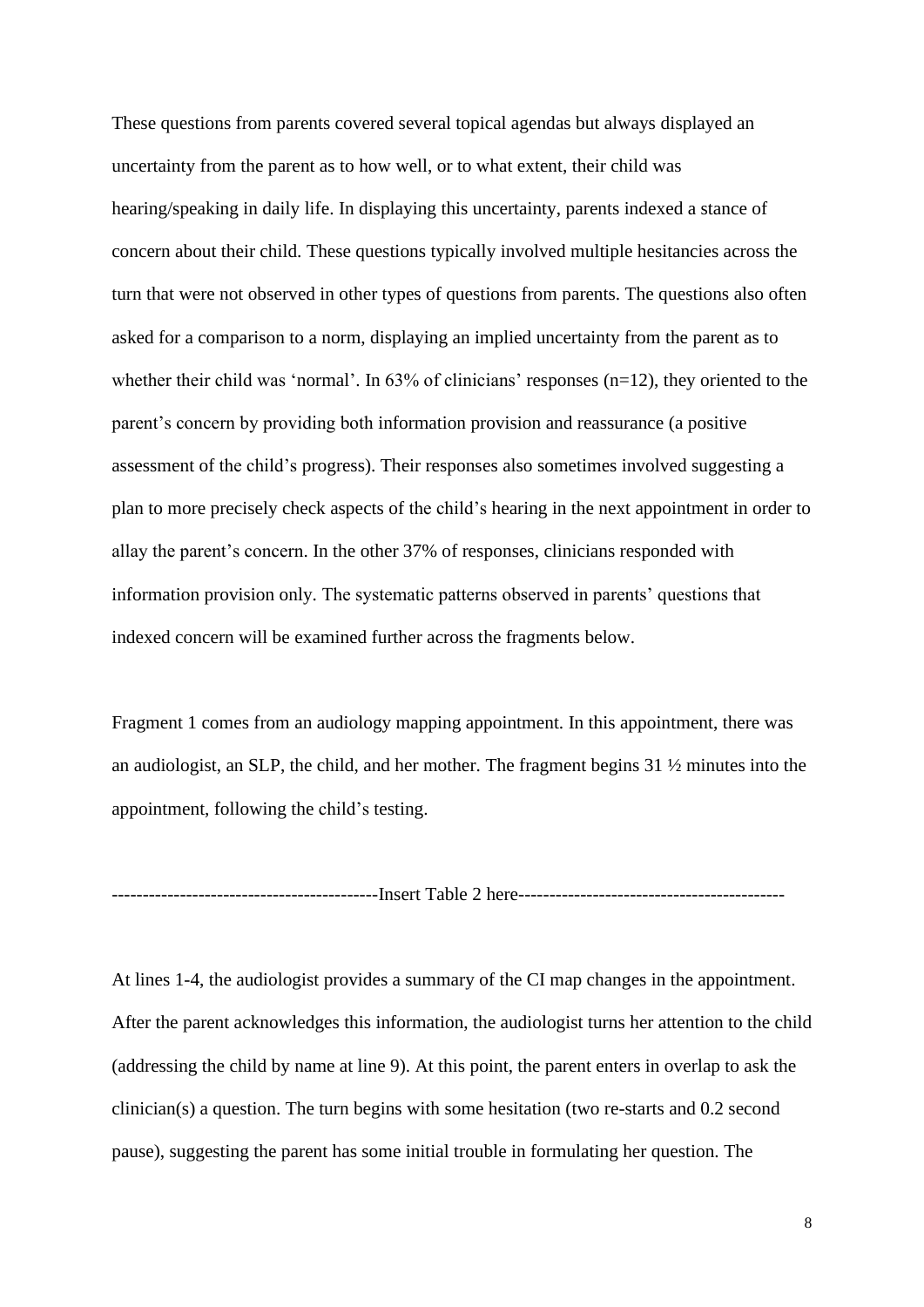question asks for a comparison: how much hearing does her child have compared to the 'normal' hearing of her or the clinician(s). The question begins as a Q-word "how" question but is subsequently further specified [34] as an alternative "or" question: "is it similar sort of levels or considerably lower?" (lines 14-16). In asking this 'comparison' question, the parent displays an underlying assumption that her child's hearing is not at the same level. In the subsequent, further specified, question the parent presents one of the available two response options as her child's hearing being "considerably lower" (line 16). This question from the parent thus (1) displays uncertainty around the hearing experience of her child; and (2) indexes concern that her child's hearing is much lower than the average person even with her CI.

The audiologist initially provides a non-answer to the question: "It's difficult to tell", thus not keeping to the design constraints of the alternative "or" question. This initial response highlights that the response is less straightforward than the question design would suggest. She then goes on to provide some information in her expanded response. In addition to this information provision, the audiologist also provides several positive assessments: the child has "good exposure to very soft sounds" (line 19), she is "quite happy" with the levels of sound the child is getting (lines 22-23), the child is "starting to progress a lot more now" (lines 25-26), and "progressing quite rapidly now" (line 31). These positive assessments provide reassurance to the parent of the child's hearing progress with the CI. Across the last positive assessment ("She's (0.3) progressing quite rapidly now, line 31), the parent looks at the child and smiles. The speech pathologist also suggests a "review" (line 42) at the child's next appointment to further check her hearing. In providing the parent with a plan for future action, the clinicians offer further reassurance that the child's hearing levels will be properly assessed in order to provide further information to the parent. These responses from the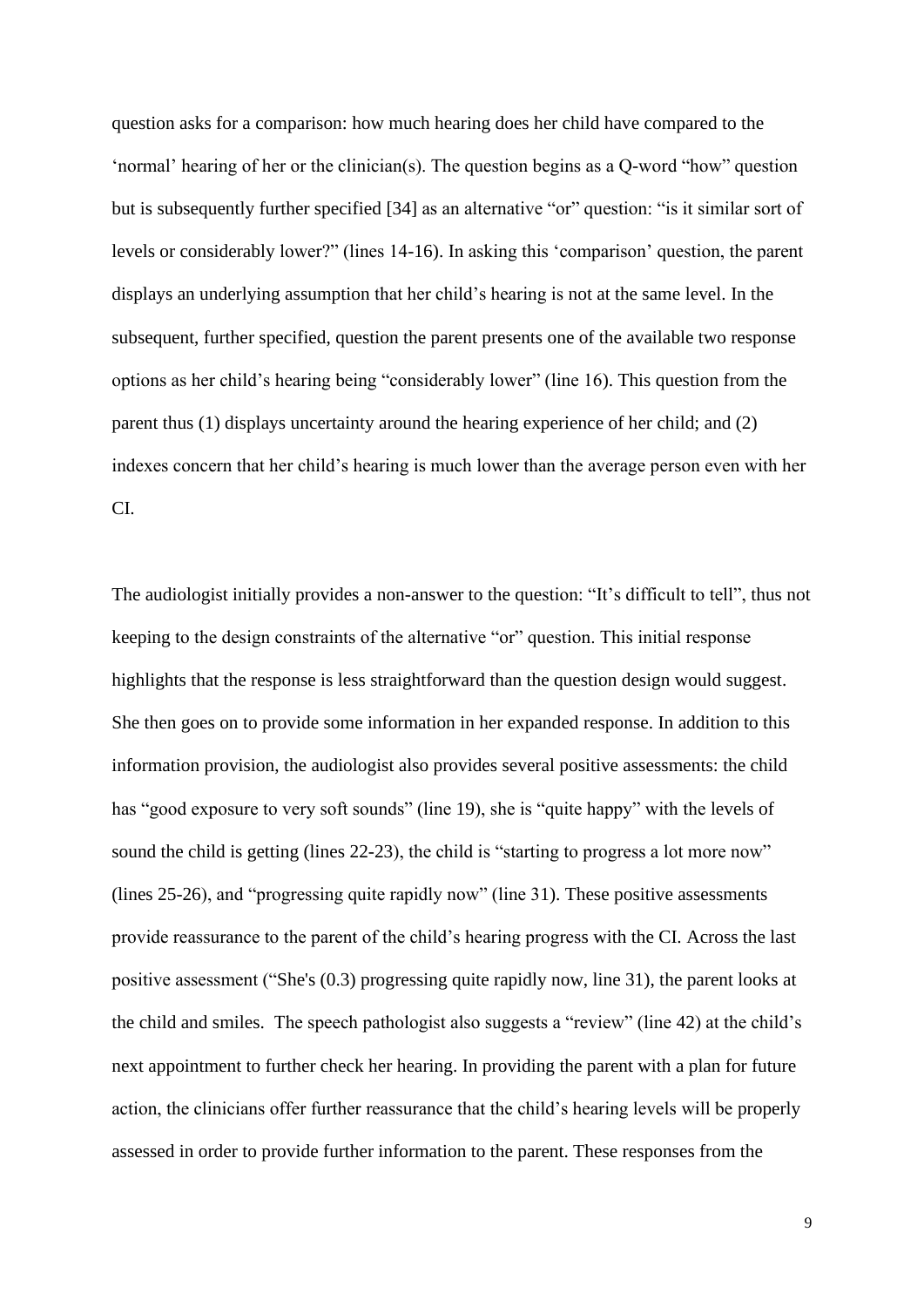clinicians display an orientation to the parent's concern in her question and respond with not only information provision but also reassurance. The parent replies with an acknowledgment and a positive assessment: "okay cool" (line 52).

Another example can be seen in Fragment 2, which comes from another audiology mapping appointment. Again, there is an audiologist and an SLP in the appointment with the child and her mother. The fragment begins following the mapping tests, when the audiologist is informing the parent of the outcome.

-------------------------------------------Insert Table 3 here-------------------------------------------

At the beginning of the fragment, the audiologist provides the parent with information following the child's CI mapping. At lines 15-16 the parent then asks a question. The parent's 'how' question is concerned with how loudly her daughter can hear ("So h↑ow- it's probably hard to say=but how loud are things <for her> at the moment? Is that just too- you can't really:"). The parent orients to this being a difficult question and manages the potential for a non-answer from the clinician(s) by adding the parenthetical "it's probably hard to say" midturn and adding an increment to the question "Is that just too- you can't really:". In asking this question, the parent displays uncertainty around the level of sound her daughter experiences, and indexes a stance of concern that sounds might not be particularly loud for her. Towards the end of the parent's question, the audiologist gives a slight smile and shakes his head. When he begins speaking he confirms that he can't really answer that question. However, he continues to "hazard a guess" and provides the parent with some information on the child's hearing. This initial response from the audiologist involves information provision but no reassurance. The parent acknowledges the information with an "okay" and a one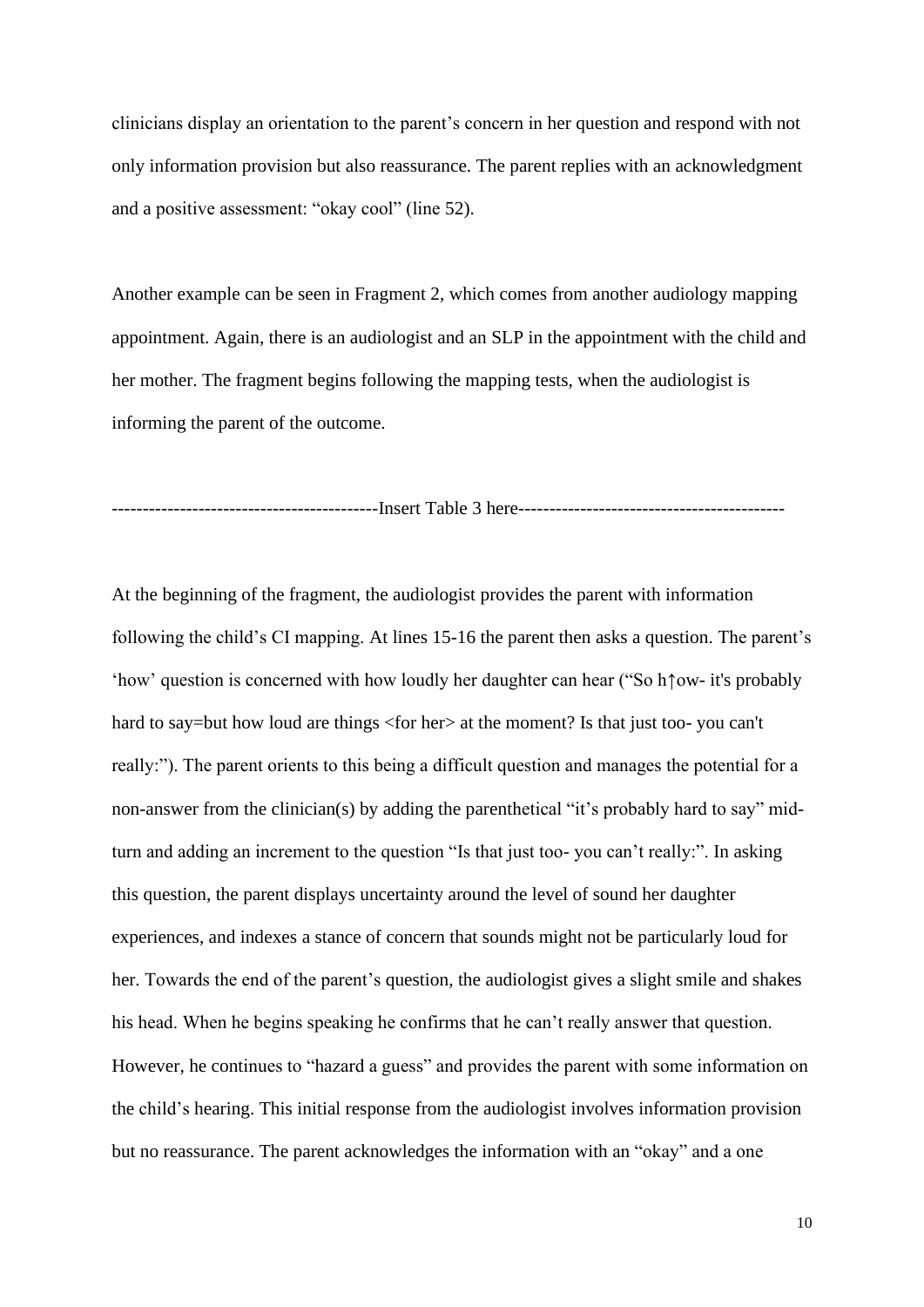second gap ensues in the interaction. The parent then takes another turn to provide a formulation of the audiologist's prior response: "So she'd be h- (0.8) hearing noi- a l- quite a few sounds" (line 32). This formulation is littered with hesitations, showing some difficulty in the parent producing the turn. The formulation requests further confirmation from the clinicians that her daughter can hear "quite a few sounds". In this way, the parent re-opens the question for a further response. The parent's concern is thus re-iterated with this turn. The audiologist provides confirmation with a minimal "yes" and "yep" (lines 34 and 37). The parent then adds an increment to her prior formulation "But obviously not making any meaning" (line 38). In adding this increment, the parent again opens up the need for further confirmation from the clinicians. The audiologist confirms this with a minimal "no" response (line 40), but the SLP then enters the conversation to provide an expanded response (line 41). In her response, she provides some reassurance to the parent that while that is correct, the daughter had shown evidence during the appointment that she was "certainly" aware of sounds by turning her head to sounds and pointing (a point which is repeated three times across the turn). The speech pathologist adds a positive evaluation of this behaviour as being "very good".

This example showed that sometimes reassurance was not immediately forthcoming in response to parents' questions that indexed concern. In Fragment 2, the parent then took additional turns that sought further responses from the clinicians until some reassurance was provided. Fragment 3 provides an example from another audiology appointment where the clinicians responded to the parent's concern question with information provision but not reassurance. In this example, the parent then asked a similar question again later in the appointment.

11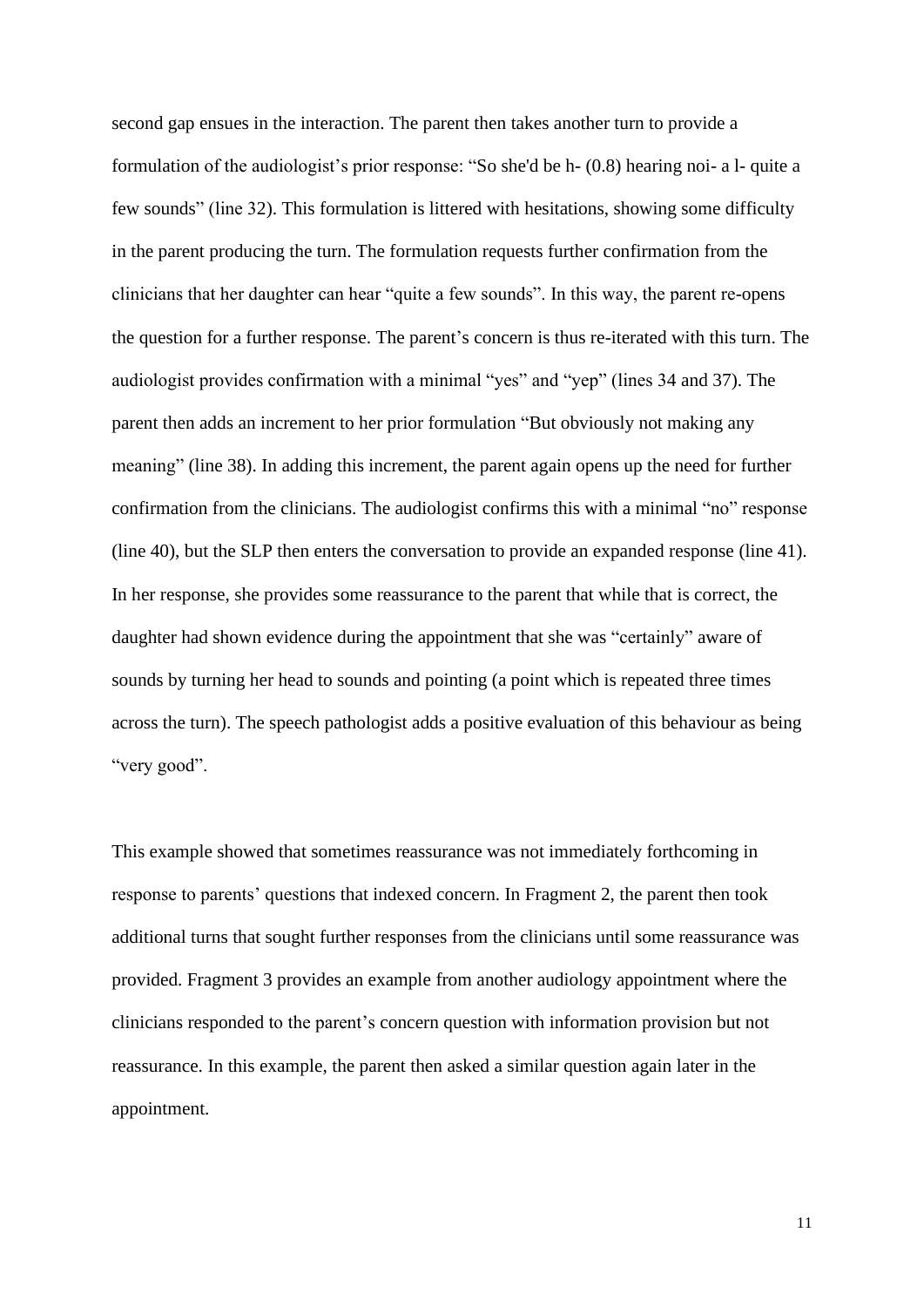This fragment begins 5 minutes into the mapping appointment when the clinicians are still setting up for the testing. The parent initiates a turn at line 10 to provide an account that her son seems to have no threshold for loud noises. Across this account she provides two extreme case formulations that her son has no threshold for loud noise "at all" and no loud noise "whatsoever" bothers him. With these extreme case formulations, she constructs her son's behaviour as not normal. This account is followed directly by the question: "Is that normal?". The question is designed as a polar question, placing constraints on the response to be a simple 'yes' or 'no'<sup>1</sup>. In asking whether the behaviour is normal, she sets up a comparison of her son's behaviour against 'normal behaviour' thus displaying a concern that her son should be more bothered by loud noises. Both clinicians reply by nodding their heads, confirming that the behaviour is normal (line 17). The parent responds with a check "yeah?" followed by "okay". The audiologist starts to provide a more expanded response but is interrupted by the parent who provides a justification for her question. The parent explains that she had read on internet forums that other children with CIs were "so concerned" with loud noises in comparison to her son who "is happy" when he hears loud noises. Again, across this turn the parent uses extreme case formulations to set up her son's behaviour as being opposite to other children. In this way, it challenges the clinicians' prior 'yes' responses that his behaviour is normal. The speech pathologist responds with information provision, explaining that loud sounds are "capped" for the child. The audiologist adds that they had commented previously that the child's brother is so loud that he had 'good training' for loud noise. The speech pathologist laughs in overlap with audiologist's turn. These responses, while providing

<sup>&</sup>lt;sup>1</sup> While the parent's question "is that normal?" grammatically prefers a 'yes' response, her prior account has set up her son's behaviour as abnormal thus preferring a 'no' response. The question thus carries cross-cutting preferences.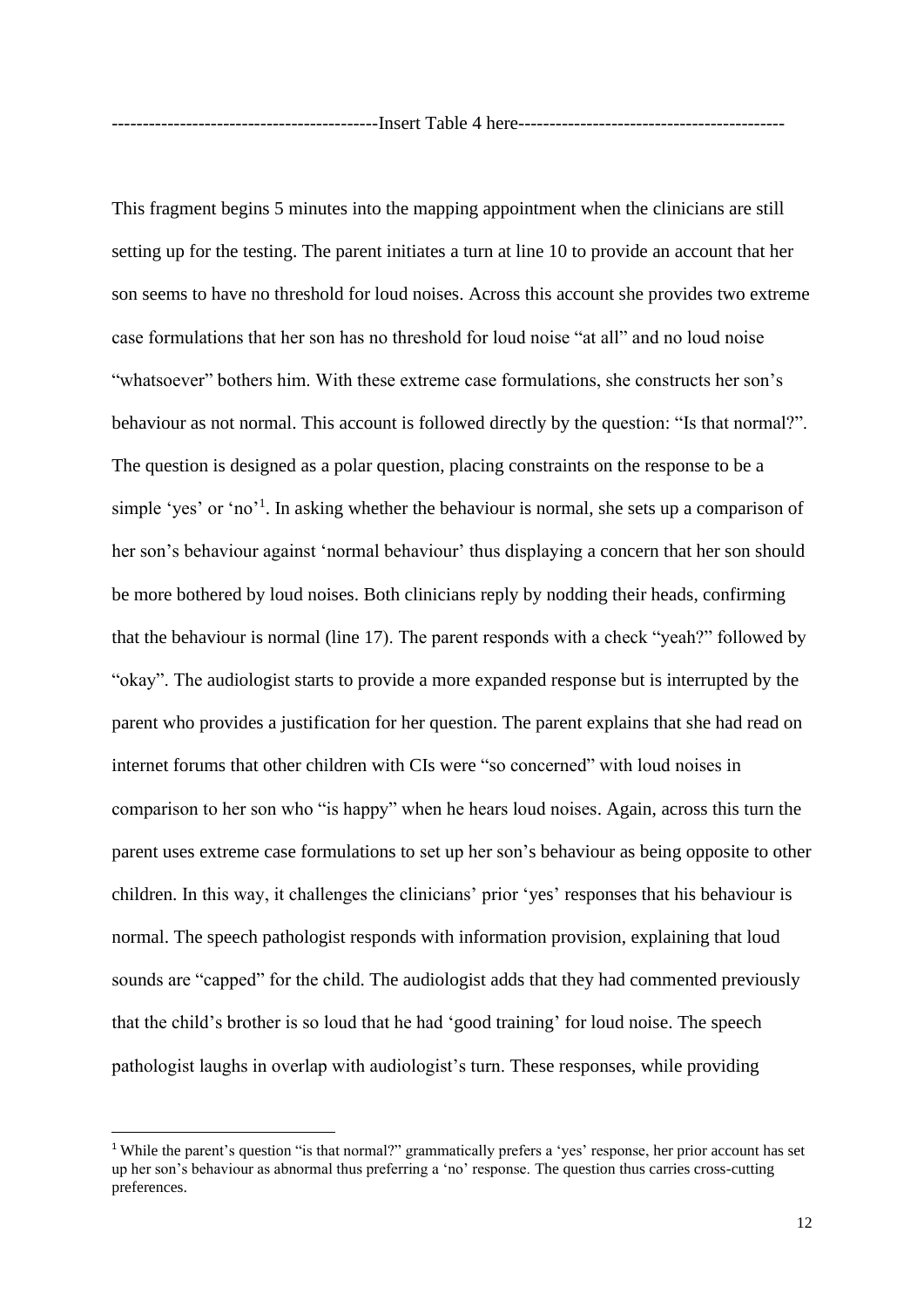information, do not provide reassurance to the parent and in fact downgrade the seriousness of the parent's concern.

Around 17 ½ minutes later, the audiologist is providing an evaluation of the child's performance during the mapping. After acknowledging this evaluation ("Okay", line 58), the parent asks a similar question to the clinicians to the one seen at the beginning of the appointment: "Is there- is there lots of difference betwee:n…uh other (0.3) cochlear (.) users  $(0.3)$  an-  $(0.2)$  and Jack? Like it- .hh do others have the same range always=is- is that normal?". The parent provides a series of three questions, each of which narrow the specificity of the question in turn (following a misunderstood response from the audiologist at line 62). Again, the parent here questions her son's hearing range in comparison with other CI users, and whether her son is normal. She thus again displays a stance of concern that her son's hearing is not normal, even in comparison with other children with CIs. The audiologist launches an expanded response in a non-conforming format, highlighting that a response to this question is not straightforward. Her response initially entails information provision before providing a positive assessment that the child's range is "more than average it's a good range" (lines 73-74). The parent replies with a positive assessment "Mm good" (line 77). This is followed by further information provision from the audiologist with another positive assessment "that'll be good" (line 81), and another positive assessment from the parent in response (line 82). The speech pathologist, who has been interacting with the child, turns to the parent at line 86 to also add that the range is "quite individual" thus addressing the parent's comparison of her child's range to a norm. The positive assessments from the clinicians across this sequence provided reassurance to the parent in addition to information provision in response to her question.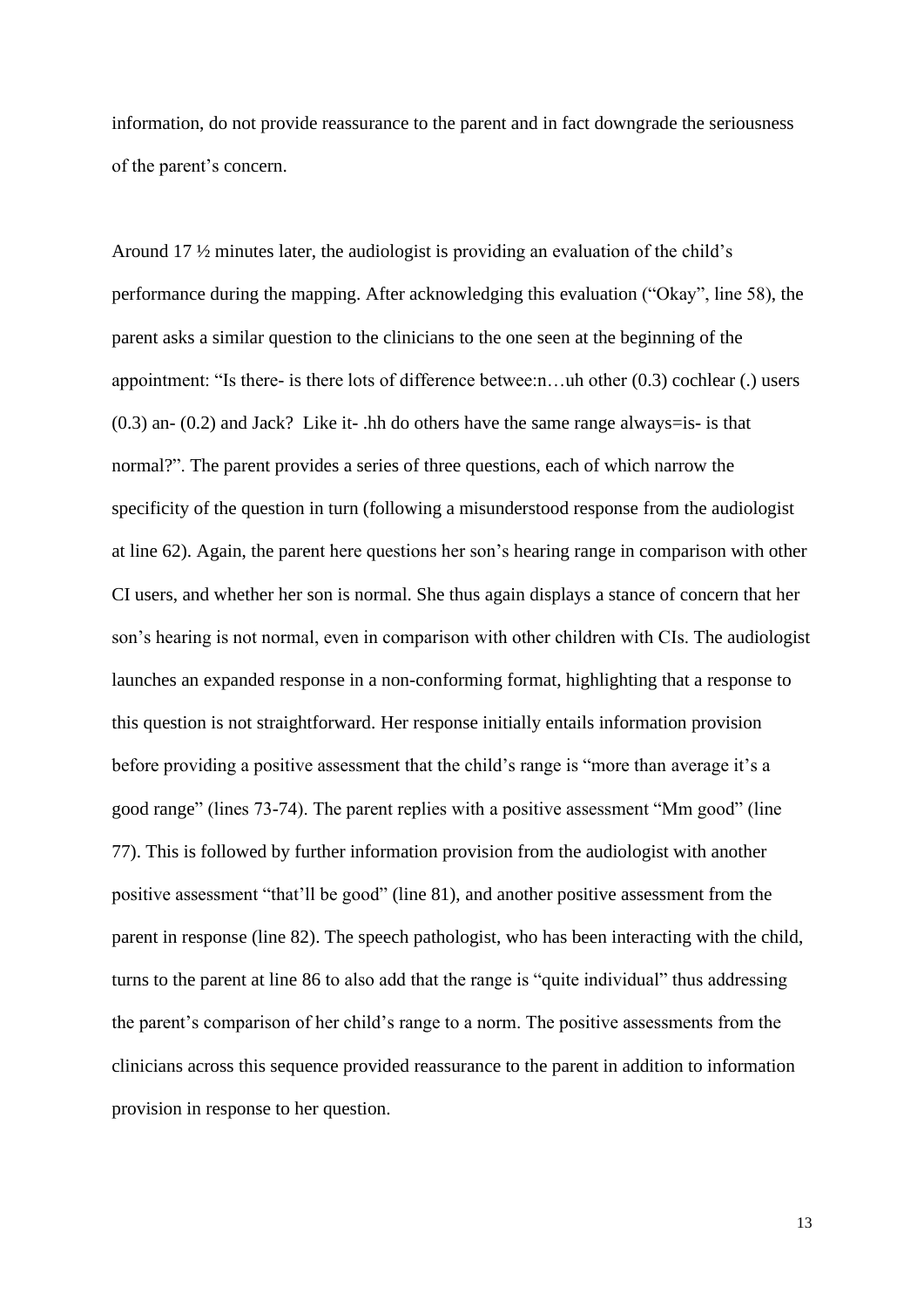#### **4. Discussion and Conclusion**

#### 4.1 *Discussion*

This paper examined parents' questions to clinicians during paediatric hearing habilitation appointments for their child with HL. Overall, parents did not ask clinicians a large number of questions during appointments: there was a total of 89 questions across the 48 appointments. This finding is similar to research in adult healthcare settings, which has also found that patients do not ask many questions [35, 36]. In this study, parents' questions were almost always self-initiated (rather than being invited) and produced at various points during the appointment. A study of adult patient question-asking in oncology consultations similarly found that only 22% of patients' questions were in response to a prompt from the doctor at the end of the consultation [37]. Parents asked more questions in audiology appointments than in speech therapy appointments across all of the identified action agendas. This finding may be because families typically have more regular speech therapy appointments, and thus more regular opportunities to ask questions, than audiology appointments (which may be only every 3, 6, or 12 months) but this finding would need further exploration. The finding may also relate to a number of technology-focussed questions being asked in the audiology appointments, which are less relevant in the speech therapy appointments.

The findings showed that parents' questions were often designed for a specific response from the clinician rather than asking broad, open-ended questions. The results also showed that parent's questions functioned to accomplish various different actions other than merely seeking information. The most prominent action agenda of parents' questions involved indexing a stance of concern about their child. These questions from parents were typically delivered with hesitations across the turn (more so than other types of questions), suggesting that parents found asking this type of question difficult. This finding that question-asking can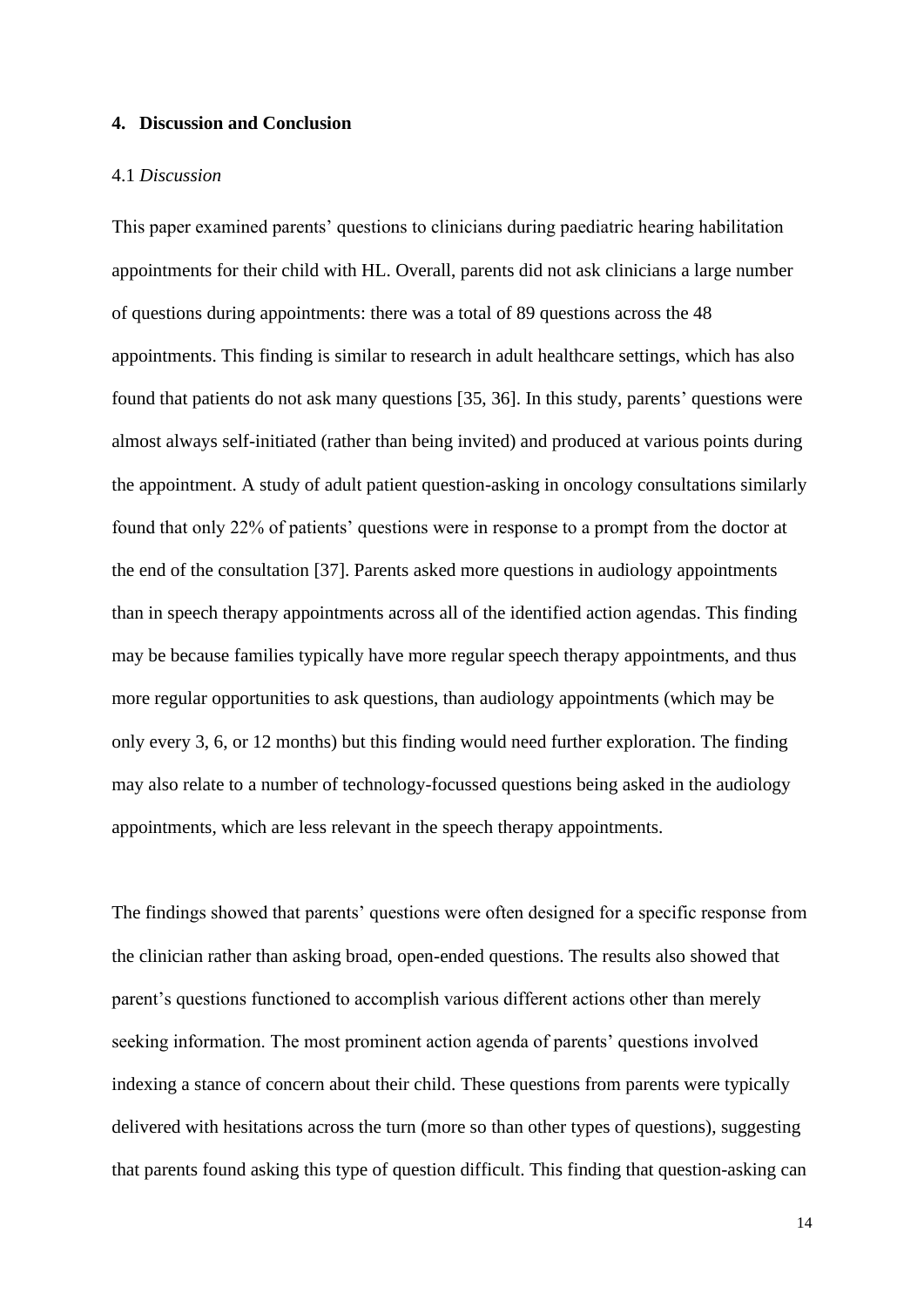be difficult, and even dispreferred, for patients has also been found in adult healthcare settings [36]. These types of questions sought reassurance from the clinician in addition to information provision. When reassurance was not forthcoming in the clinicians' response, parents tended to produce additional turns (e.g., formulations, additional questions) to pursue a different response. Research in cancer care has previously found that for people calling cancer helplines, their psychosocial needs were intrinsically intertwined with their information- and advice-seeking needs [38]. In other words, callers were seeking support just as much as they were seeking information from the nurses on the helpline. It would seem that it is the same for parents in these appointments with their child's clinicians.

The literature on FCC in paediatric hearing habilitation emphasises that clinicians should have 'open communication' and 'provide both informational and emotional support' as part of developing family/provider partnerships [17]. The findings from this study provide evidence that parents were in fact often seeking both information and emotional support from clinicians. Similarly, a meta-analysis of FCC in paediatric healthcare highlighted the need for an equal emphasis on clinicians' use of relational and participatory help-giving practices [10]. In most instances in the corpus, clinicians showed an orientation to parents' concern in their questions and provided both empathy/reassurance and information in their responses. These responses are line with recommendations by Epley et al. [16] whose conceptualisation of FCC included clinicians "offering families a sense of hopefulness by emphasizing strengths and progress" (p.276) of the child. Clinicians' reassuring responses in this study thus showed an example of how they can provide parents with empathy and a sense of hopefulness within appointments and thus how this principle of FCC can be implemented into their communication in practice. There were however some opportunities to reassure parents that

15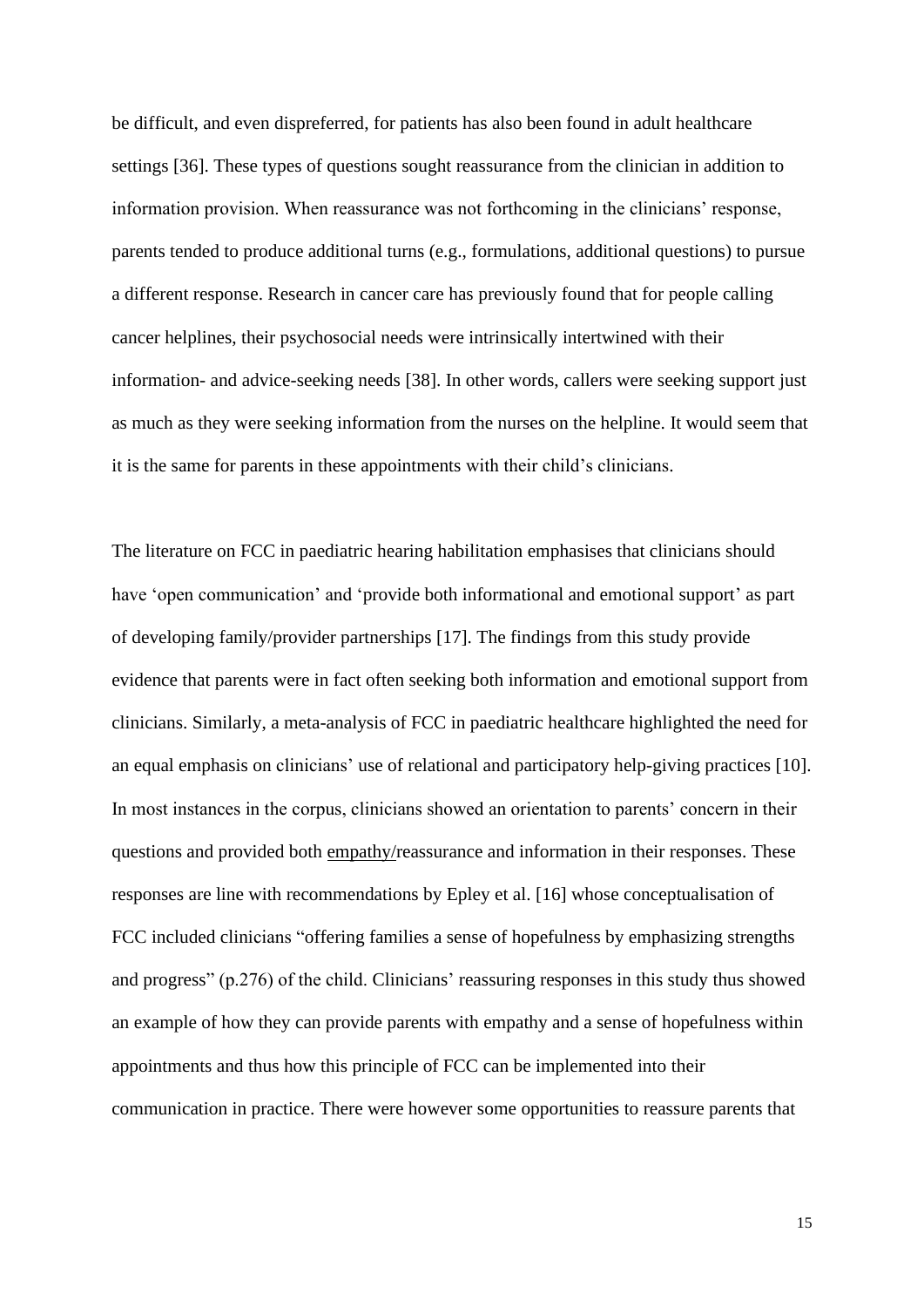were missed in the appointments when clinicians responded to parents' questions indexing concern with only information.

Future research is needed to examine in more detail the other types of questions from parents identified in this study. For example, 10% of the questions in this corpus involved a challenge of the clinician's prior talk. These types of questions from parents warrant further investigation. Further research is also needed to explore parents' questions in other types of paediatric healthcare settings as there remains a dearth of research in this area.

#### *4.2 Conclusion*

While parents did not ask a large number of questions in each appointment, their questions accomplished various important actions that went beyond just seeking information from clinicians. This study has particularly focussed on parents' questions that indexed a stance of concern. These questions sought reassurance from clinicians in addition to information provision, thus highlighting that parents had both emotional and information needs within their child's ongoing hearing habilitation appointments.

## *4.3 Practice Implications*

Given that question-asking is a key way that parents can participate in the interaction during appointments, shape their level of involvement, and ensure that their needs are met [37, 39], there may be a need for clinicians to further encourage parents to ask questions throughout their ongoing appointments. Parents in this study had questions and concerns about their child's hearing progress despite already having had multiple previous appointments. As part of delivering family-centred care, clinicians thus need to be conscious that the information needs of families are ongoing beyond the initial decision-making stages of treatment [17]. In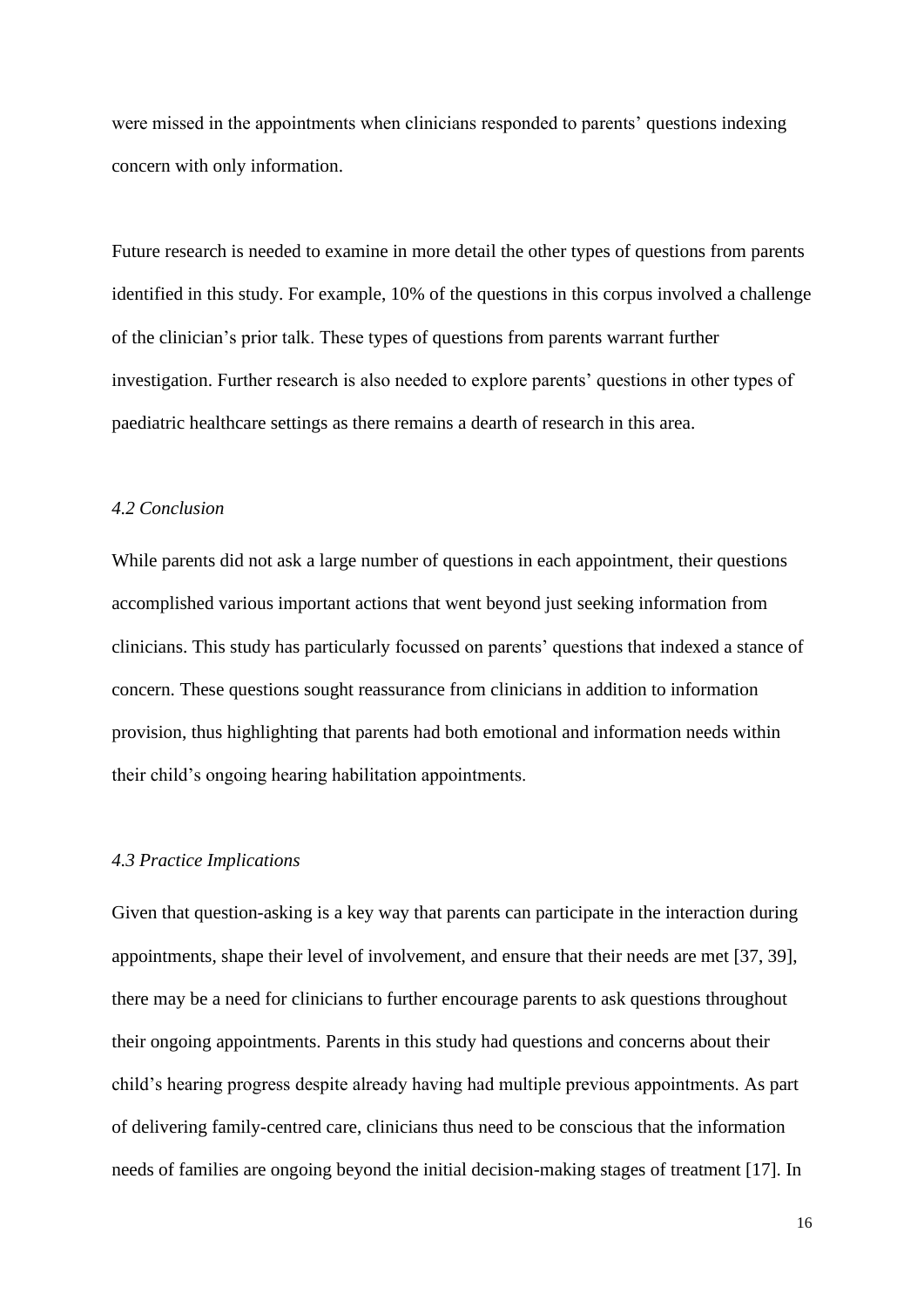adult healthcare, question-asking has been encouraged through patients' use of question prompt lists (QPLs) [e.g., 40, 41]. Clinicians may also need to overtly ask parents if they have questions or concerns at various points during each appointment as this only occurred in 29% of appointments, and always only at the end of the appointment. Further, clinicians always did so in the format of asking parents "do you have any questions…?", which grammatically prefers a "no" response from parents [42]. In comparison, asking a patient if they have "some questions" is more likely to solicit a question in response [42]. If given interactional spaces to ask a question throughout the appointment, parents may feel more comfortable in raising their concerns.

The findings from this study also highlight that clinicians should be aware that parents may be seeking more than just information when asking questions during appointments. Likewise, clinicians should be aware that parents may not always express concerns in a direct manner (e.g., "I am worried that…") but that their concerns may be embedded within questions. As part of delivering FCC, clinicians need to listen carefully to parents' questions and understand when parents may be communicating a concern and seeking reassurance. Responses to parents' questions need to be multifaceted to fully meet parents' needs within the appointment.

## **Acknowledgements:**

This study was partly funded by the Deafness Foundation Victoria, Australia. We would like to thank our clinical partners who participated in the study, with particular thanks to the clinicians and families who allowed us to video-record their appointments. We would also like to thank Dr Caitlin Barr, Jaycie Bohan, and Emalka Gajadeera who assisted in the data collection for this study.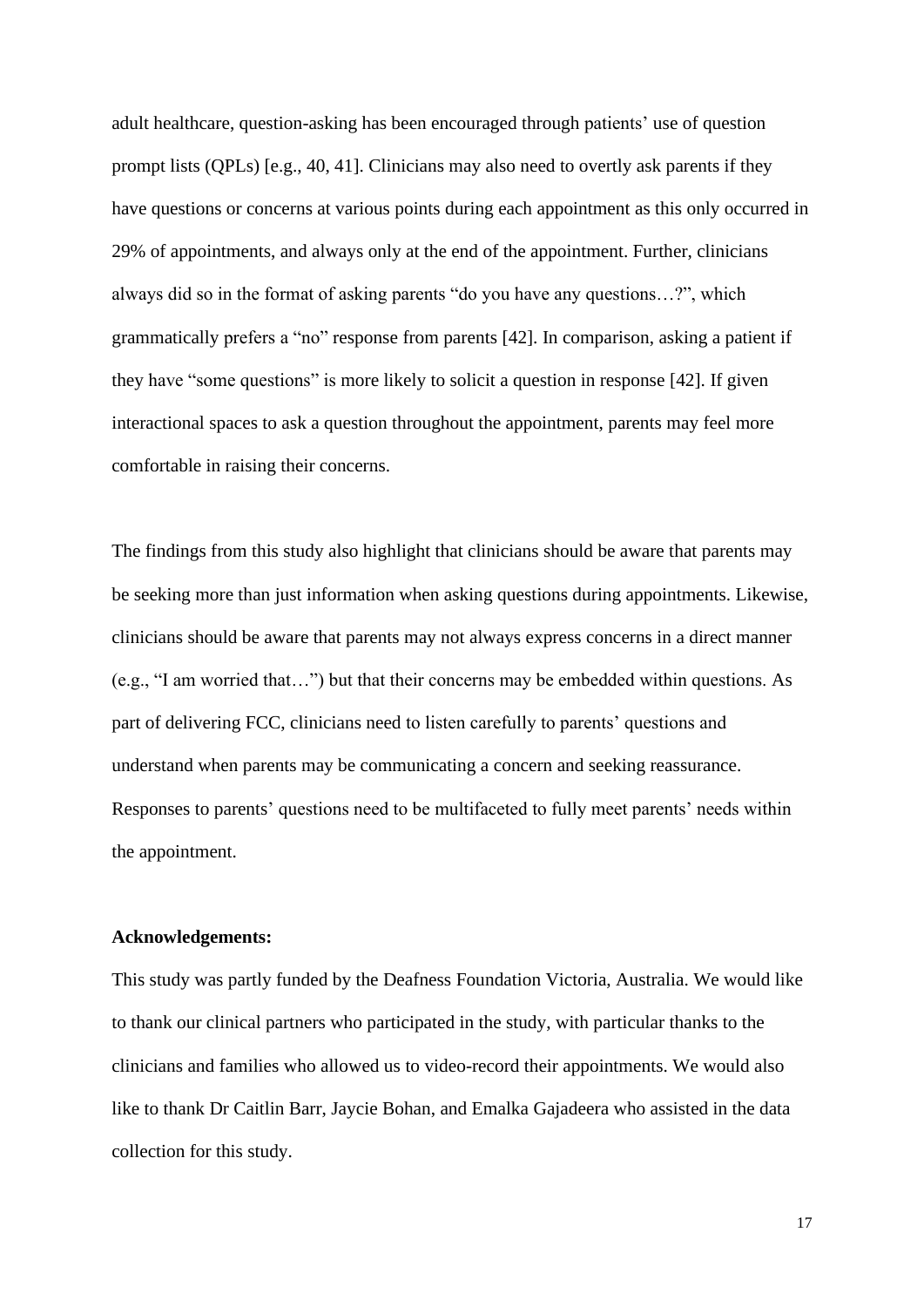# **References**

- 1. World Health Organisation. *Deafness and hearing loss*. Fact Sheets 2018 17/01/2019]; Available from: [https://www.who.int/news-room/fact](https://www.who.int/news-room/fact-sheets/detail/deafness-and-hearing-loss)[sheets/detail/deafness-and-hearing-loss.](https://www.who.int/news-room/fact-sheets/detail/deafness-and-hearing-loss)
- 2. Moeller, M.P., Early intervention and language development in children who are deaf and hard of hearing. Pediatrics, 106 (2000) E43-e43.
- 3. Calderon, R. and Naidu, S., Further Support for the Benefits of Early Identification and Intervention for Children with Hearing Loss. Volta Review, 100 (1999) 53-84.
- 4. Vohr, B., Jodoin-Krauzyk, J., Tucker, R., Topol, D., Johnson, M.J., Ahlgren, M., and Pierre, L.S., Expressive vocabulary of children with hearing loss in the first 2 years of life: Impact of early intervention. J Perinatol, 31 (2011) 274-80.
- 5. Ching, T.Y., Dillon, H., Marnane, V., Hou, S., Day, J., Seeto, M., Crowe, K., Street, L., Thomson, J., Van Buynder, P., Zhang, V., Wong, A., Burns, L., Flynn, C., Cupples, L., Cowan, R.S., Leigh, G., Sjahalam-King, J., and Yeh, A., Outcomes of early- and late-identified children at 3 years of age: findings from a prospective population-based study. Ear Hear, 34 (2013) 535-52.
- 6. Dunst, C., Family-centred practices: Birth through high school. J Spec Educ, 36 (2002) 139-47.
- 7. Fitzpatrick, E., Angus, D., Durieux-Smith, A., Graham, I.D., and Coyle, D., Parents' needs following identification of childhood hearing loss. Am J Audiol, 17 (2008) 38- 49.
- 8. Yanbay, E., Hickson, L., Scarinci, N., Constantinescu, G., and Dettman, S.J., Language outcomes for children with cochlear implants enrolled in different communication programs. Cochlear Implants Int, 15 (2014) 121-35.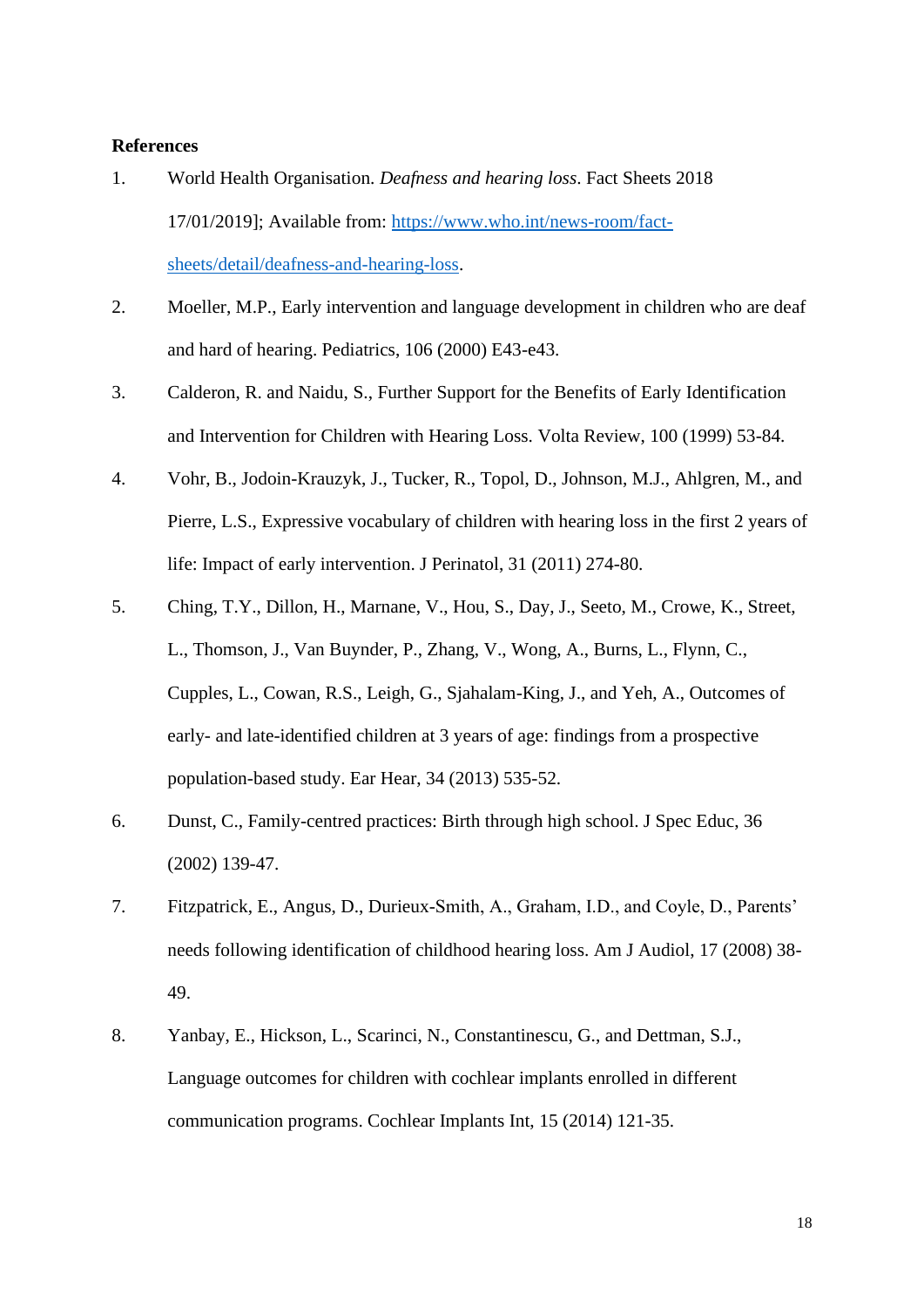- 9. Kuhlthau, K.A., Bloom, S., Van Cleave, J., Knapp, A.A., Romm, D., Klatka, K., Homer, C.J., Newacheck, P.W., and Perrin, J.M., Evidence for Family-Centered Care for Children With Special Health Care Needs: A Systematic Review. Acad Pediatr, 11 (2011) 136-143.e8. 10.1016/j.acap.2010.12.014.
- 10. Dunst, C.J., Trivette, C.M., and Hamby, D.W., Meta-analysis of family-centered helpgiving practices research. Ment Retard Dev Disabil Res Rev, 13 (2007) 370-78.
- 11. Davis, K. and Gavidia-Payne, S., The impact of child, family, and professional support characteristics on the quality of life in families of young children with disabilities. J Intellect Dev Disabil, 34 (2009) 153-62.
- 12. Kuo, D.Z., Bird, T.M., and Tilford, J.M., Associations of family-centered care with health care outcomes for children with special health care needs. Matern Child Health J, 15 (2011) 794-805.
- 13. Gravel, J.S. and McCaughey, C.C., Family-centred audiologic assessment for infants and young children with hearing loss. Semin Hear, 25 (2004) 309-17.
- 14. Harrison, M. and Roush, J., Providing information at diagnosis: Advice from parents. Volta Voices, 11 (2004) 6-7.
- 15. Robinson, H. and Evans, R., Service provision for pre-school children who are deaf: Parents' perspectives. Journal of Social Work in Disability and Rehabilitation, 2 (2003) 3-39.
- 16. Epley, P., Summers, J.A., and Turnbull, A., Characteristics and trends in familycentred conceptualizations. J Fam Soc Work, 13 (2010) 269-85.
- 17. Moeller, M.P., Carr, G., Seaver, L., Stredler-Brown, A., and Holzinger, D., Best practices in family-centered early intervention for children who are deaf or hard of hearing: An international consensus statement. J Deaf Stud Deaf Educ, 18 (2013) 429- 45.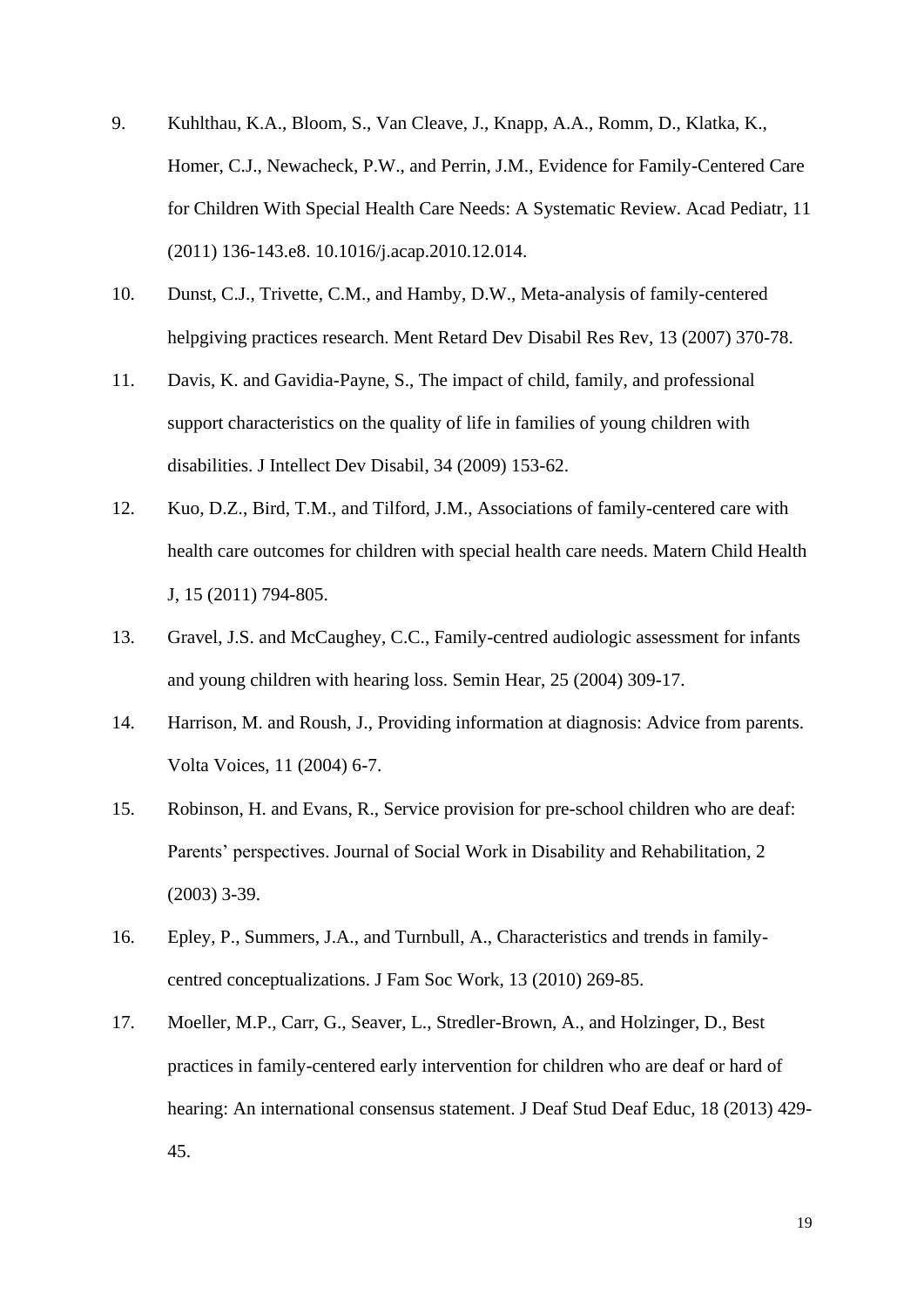- 18. Street, R.L. and Millay, B., Analyzing patient participation in medical encounters. Health Communication, 13 (2001) 61-73. 10.1207/S15327027HC1301\_06.
- 19. Ronkainen, R., Tykkyläinen, T., Lonka, E., and Laakso, M., Involving parents in the speech and language therapy of children with cochlear implants. Journal of Interactional Research in Communication Disorders, 5 (2014) 167-92.
- 20. Ekberg, K., Scarinci, N., Hickson, L., and Meyer, C., Parent‐directed commentaries during children's hearing habilitation appointments: a practice in family‐centred care. Int J Lang Commun Disord, 53 (2018) 929-46.
- 21. Hayano, K., Question design in conversation, in J. Sidnell and T. Stivers, Editors, The Handbook of Conversation Analysis, Wiley-Blackwell, Chichester. 2013, p. 395-414.
- 22. Brown, P. and Levinson, S.C., Universals of language usage: Politeness phenomena, in E.N. Goody, Editor, Questions and Politeness Strategies in Social Interaction, Cambridge University Press, Cambridge 1978 p. 56-3ll.
- 23. Goody, E.N., Towards a theory of questions, in E.N. Goody, Editor, Questions and Politeness: Strategies in Social Interaction, Cambridge University Press, Cambridge 1978 p. 17-43.
- 24. Steensig, J. and Drew, P., Introduction: Questioning and affiliation/disaffiliation in interaction. Discourse Stud, 10 (2008 ) 5-15.
- 25. Stivers, T., Participating in decisions about treatment: Overt parent pressure for antibiotic medication in pediatric encounters. Soc Sci Med, 54 (2002) 1111-1130.
- 26. Jefferson, G., Glossary of transcript symbols with an introduction, in G. Lerner, Editor, Conversation analysis: Studies from the first generation, John Benjamins, Philadelphia. 2004, p. 13-23.
- 27. Mondada, L., Challenges of multimodality: Language and the body in social interaction. J Sociolinguistics, 20 (2016) 336-66.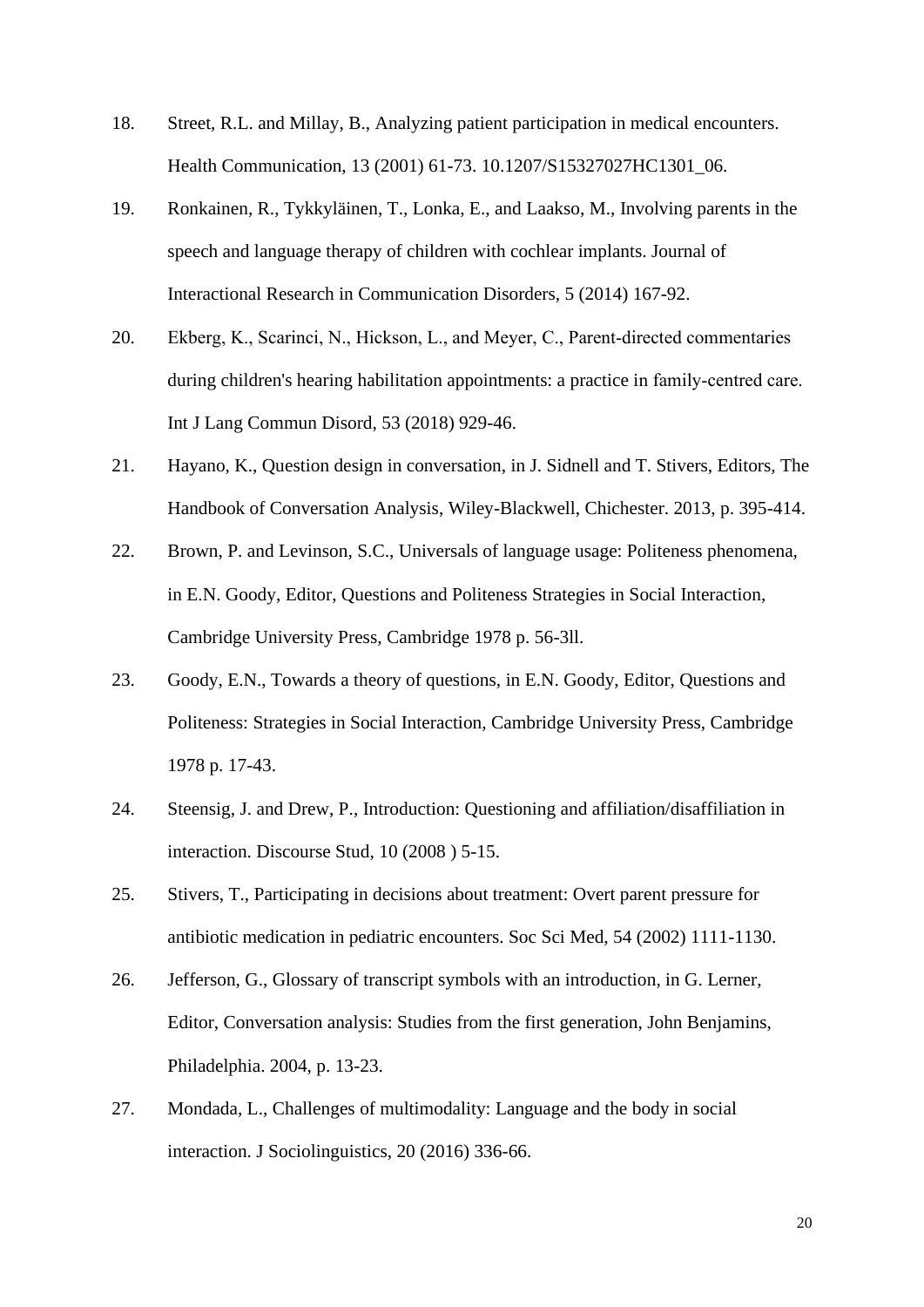- 28. Sidnell, J., Basic Conversation Analytic Methods, in J. Sidnell and T. Stivers, Editors, The Handbook of Conversation Analysis (Vol. 121), John Wiley & Sons, Chichester. 2013, p. 77-100.
- 29. Drew, P., Chatwin, J., and Collins, S., Conversation analysis: A method for research into interactions between patients and health-care professionals. Health Expect, 4 (2001) 58-70. 10.1046/j.1369-6513.2001.00125.x.
- 30. Heritage, J. and Maynard, D.W., Communication in Medical Care: Interaction between Primary Care. Cambridge, Cambridge University Press,2006.
- 31. Ekberg, K., Hickson, L., and Grenness, C., Conversation breakdowns in the audiology clinic: The importance of mutual gaze. International Journal of Language  $\&$ Communication Disorders, 52 (2017) 346-55. 10.1111/1460-6984.12277.
- 32. Ekberg, K., Meyer, C., Scarinci, N., Grenness, C., and Hickson, L., Family member involvement in audiology appointments with older people with hearing impairment. Int J Audiol, 54 (2015) 70-76. 10.3109/14992027.2014.948218.
- 33. Ekberg, K., Grenness, C., and Hickson, L., Addressing patients' psychosocial concerns regarding hearing aids within audiology appointments for older adults. Am J Audiol, 23 (2014) 337-50.
- 34. Lerner, G., Turn design and the organization of participation in instructional activities. Discourse Process, 19 (1995) 111-131. 10.1080/01638539109544907.
- 35. Roter, D., Patient question asking in physician-patient interaction. Health Psychol, 3 (1984) 395-409.
- 36. West, C., "Ask me no questions": An analysis of queries and replies in physicianpatient dialogues, in A.D. Todd and S. Fisher, Editors, The Social Organization of Doctor-Patient Communication, Center for Applied Linguistics, Washington, D.C. 1983, p. 75–106.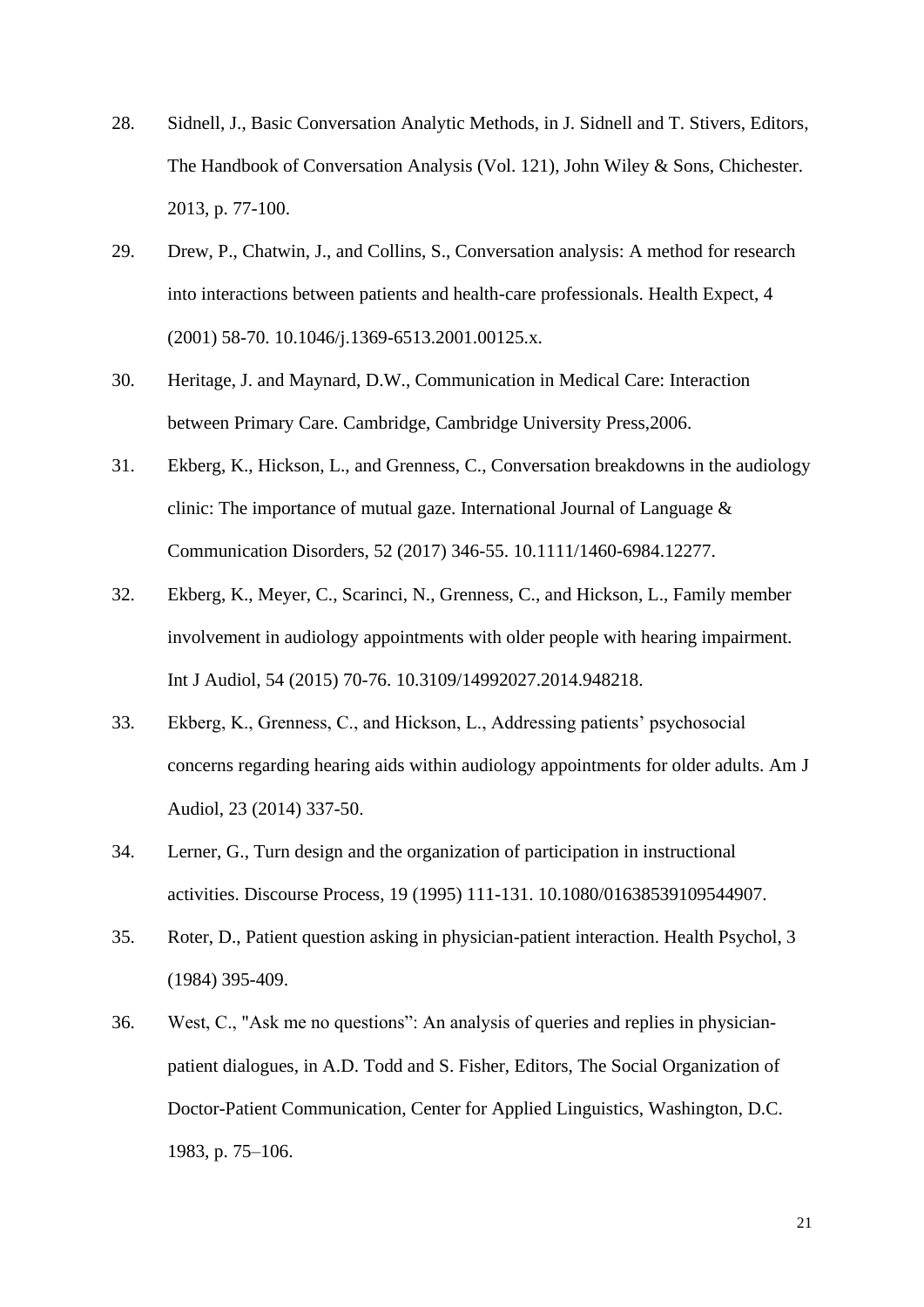- 37. Murtagh, G.M., Furber, L., and Thomas, A.L., Patient-initiated questions: How can doctors encourage them and improve the consultation process? A qualitative study. BMJ Open, 3 (2013) e003112. 10.1136/bmjopen-2013-003112.
- 38. Ekberg, K., McDermott, J., Moynihan, C., Lucy Brindle, L., Little, P., and Leydon, G.M., The role of helplines in cancer care: Intertwining emotional support with information or advice-seeking needs. J Psychosoc Oncol, 32 (2014) 359-81. 10.1080/07347332.2014.897294.
- 39. Murtagh, G.M., Thomas, A.L., and Furber, L., Does the delivery of diagnostic news affect the liklihood of whether or not patients ask questions about the results? A conversation analytical study. Health Expect, 21 (2018) 1002-12.
- 40. Sansoni, J.E., Grootemaat, P., and Duncan, C., Question Prompt Lists in health consultations: A review. Patient Educ Couns, 98 (2015) 1454–64.
- 41. Butow, P.N., Dunn, S.M., Tattersall, M.H.N., and Jones, Q.J., Patient participation in the cancer consultation: Evaluation of a question prompt sheet. Ann Oncol, 5 (1994) 199-204.
- 42. Heritage, J., Robinson, J.D., Elliott, M.N., Beckett, M., and Wilkes, M., Reducing patients' unmet concerns in primary care: The difference one word can make. J Gen Intern Med, 22 (2007) 1429–33.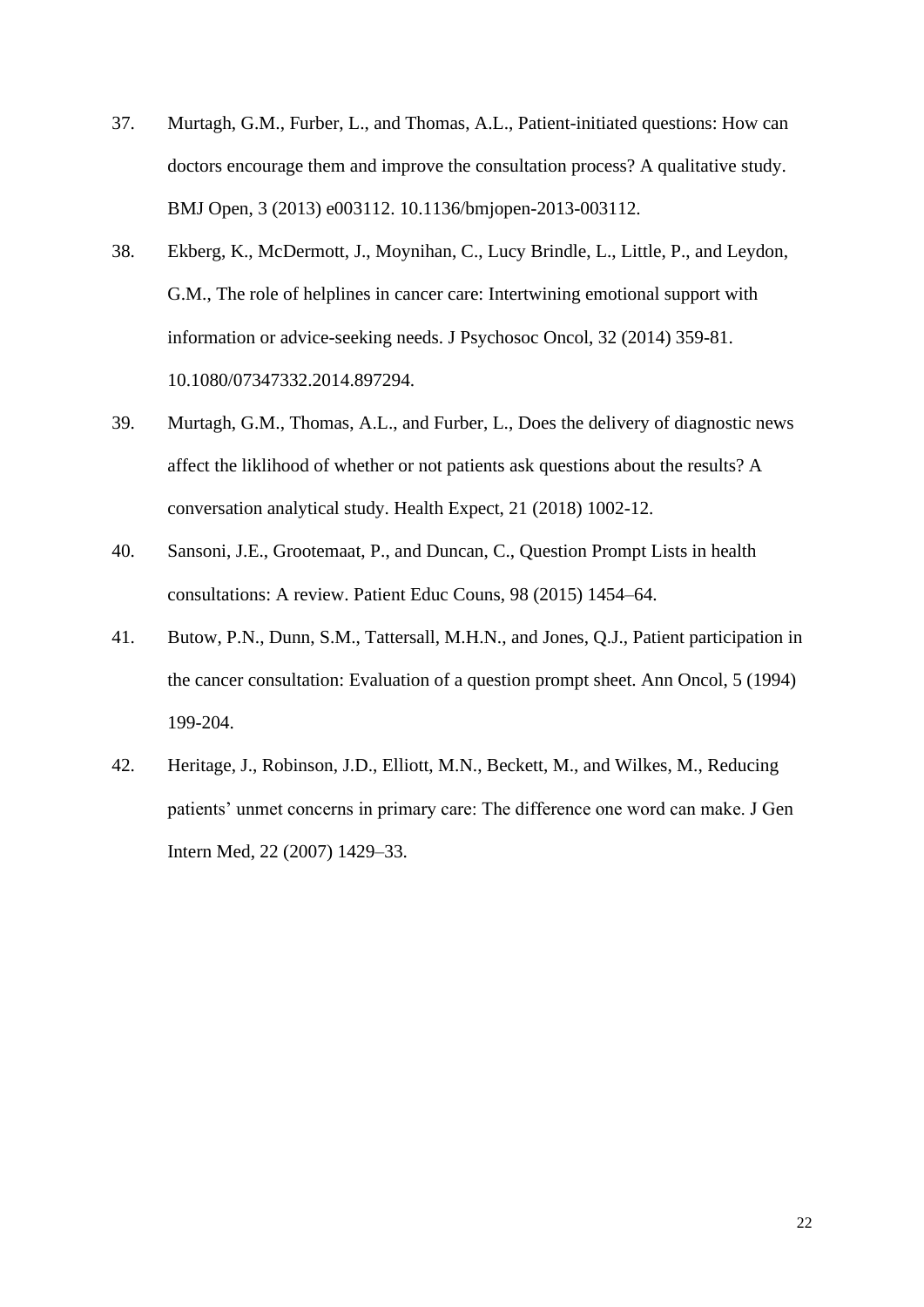| <b>Action agenda</b>                           | <b>Topical agendas</b>                                                                                        | $n\left(\frac{0}{0}\right)$ |                                                                                         | <b>Example</b>                                                                                                                                                                                                                                                                                                                                                                                                                                                                                                                                                                                                                      |
|------------------------------------------------|---------------------------------------------------------------------------------------------------------------|-----------------------------|-----------------------------------------------------------------------------------------|-------------------------------------------------------------------------------------------------------------------------------------------------------------------------------------------------------------------------------------------------------------------------------------------------------------------------------------------------------------------------------------------------------------------------------------------------------------------------------------------------------------------------------------------------------------------------------------------------------------------------------------|
| Index a stance of concern, seek<br>reassurance | C's hearing experience<br>C's speech ability<br>CI program setting<br>Device usage<br>Change in map           | 19(21%)                     | P:<br>A :<br>P:<br>$A$ :                                                                | So how much- ha- so (0.2) when we talk about<br>hearing in like you an' I how much hearing has<br>she got in comparison?=Is it s:imila::r (0.7) sort<br>of levels? Or is it [significantly lower? ]<br>[.tch it's difficult to] te::11,<br>It's different to what our hearing is li:ke but what<br>we can tell is Kelly's got a good um exposure, has<br>good exposure to very soft stounds and she can<br>tolerate quite a bit in te(h) rms fof loud sounds.f<br>Yep.<br>She's not really bothered, so I'm quite happy with<br>the levels that she's getting,                                                                      |
| Information-solicitation                       | Technology/device<br>C's responses during task                                                                | 17 (19%)                    | P:<br>A:                                                                                | Do you have to pair it every time that you change the<br>battery?<br>No it's um- just- it holds the memory.                                                                                                                                                                                                                                                                                                                                                                                                                                                                                                                         |
| Check prior to immediate action                | Rules of activity/task-at-hand<br>Device requirement for<br>activity/task-at-hand (e.g., device<br>on or off) | 12(13%)                     | P:<br>Α:                                                                                | Do you need the hearing aid off?<br>We'll wait until we're ready                                                                                                                                                                                                                                                                                                                                                                                                                                                                                                                                                                    |
| Challenge of HP's prior talk                   | Assessment/test results<br>Device usage results<br>Accuracy of test                                           | $9(10\%)$                   | P:<br>$A$ :<br>A:<br>P:<br>A :<br>P:<br>A:<br>P:<br>Α:<br>P:<br>Α:<br>P:<br>$A$ :<br>P: | So would you class it as a moderate severe:<br>[or would] you still class it as a severe?<br>[Yeah so ]<br>Yeah it would- I would probably sa:: y (3.0)<br>moderate sl <sub>10ping</sub> to s <sub>1</sub> evere.<br>Yeah.<br>[Yep,]<br>[So ] he's definitely- his hearing is better, =<br>=Yeah and also in the higher- maybe having the<br>wax cleaned out.<br>[Yeah, yeah maybe, ]<br>[Um and all of that] can [imptact.]<br>[But um, ] I mean from<br>when he was bo: rn and he didn't- [y'know] like<br>[Yeah. ]<br>wax issues: [>I mean] that's all the-< I DON'T<br>I Yeah l<br>understand how his hearing could get better. |
| Proposal for change                            | Habilitation plan                                                                                             | 8(9%)                       | P:<br>P:                                                                                | When are you going to start telemapping?<br>$(\cdot)$<br>In reality?=Are they still doing that?                                                                                                                                                                                                                                                                                                                                                                                                                                                                                                                                     |

Table 1: Action and topical agendas of parents' questions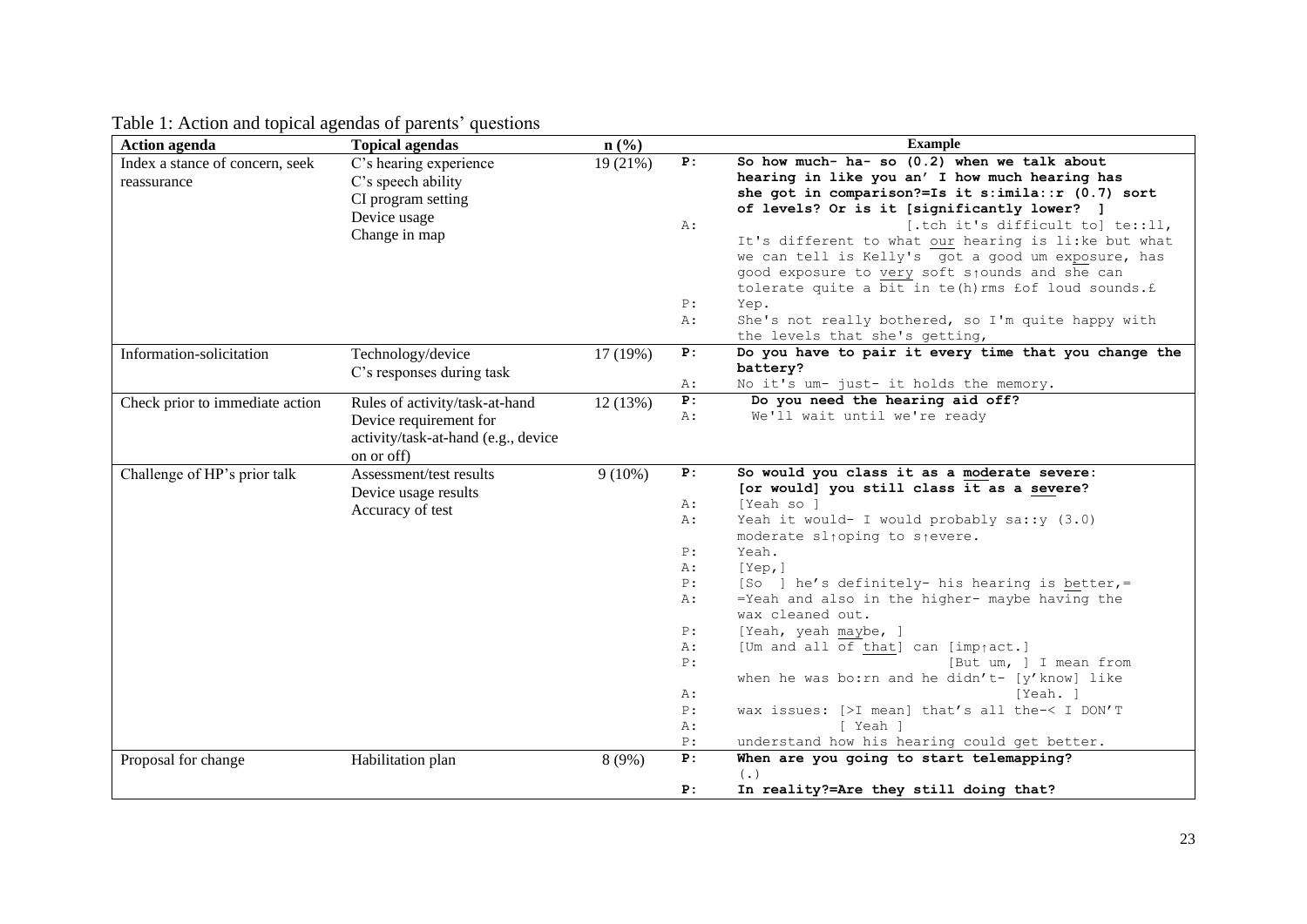| <b>Action agenda</b>                                    | <b>Topical agendas</b>                                         | n(%)      |            | <b>Example</b>                                                                                                                                                                    |
|---------------------------------------------------------|----------------------------------------------------------------|-----------|------------|-----------------------------------------------------------------------------------------------------------------------------------------------------------------------------------|
|                                                         |                                                                |           |            | (0.8)                                                                                                                                                                             |
|                                                         |                                                                |           | A:         | Yeah they are (.) u: : m < where do you live?>                                                                                                                                    |
| Asking advice for a planned<br>course of action         | Aspect of home care                                            | 8(9%)     | P:         | $\uparrow$ And with his hearing aid, (0.4) like we haven't- >to<br>be honest< we haven't put it in this week because we<br>didn't want to like (0.3) confuse him,                 |
|                                                         |                                                                |           | SLP:       | Yep,                                                                                                                                                                              |
|                                                         |                                                                |           | P:         | Should we put it on?<br>(0.3)                                                                                                                                                     |
|                                                         |                                                                |           | P:         | Or is it something that we leave for another $(0.2)$                                                                                                                              |
|                                                         |                                                                |           | SLP:       | ↑Um (0.2) given that we haven't checked his                                                                                                                                       |
|                                                         |                                                                |           |            | comfort with hearing aid and processor I'd say<br>maybe:: $(0.3)$                                                                                                                 |
|                                                         |                                                                |           | A :        | Have you got it with you now?                                                                                                                                                     |
|                                                         |                                                                |           | P:         | No, no I [haven't.]                                                                                                                                                               |
|                                                         |                                                                |           | A:         | [Yeah<br>] maybe next time                                                                                                                                                        |
| Clarification of understanding                          | Jargon terms<br>Aspects of technology/device<br>Test procedure | 6(7%)     | SLP:       | il'll just keep it wound out though, see how you<br>go an' (.) maybe just every so often check to make<br>sure that there's no redness there, it just seems to<br>[stick better.] |
|                                                         |                                                                |           | P:<br>SLP: | [So when it's ] wound in more it's stronger?=<br>=Stronger yep.                                                                                                                   |
| Request                                                 | P's actions in current task                                    | 5(6%)     | P:         | Can I do a practice with him to show him?                                                                                                                                         |
|                                                         | Technology-related (device,<br>batteries)                      |           | SLP:       | Yeah, good idea, do a practice first.                                                                                                                                             |
| Unpacking ambiguous reference                           | Ambiguous reference term or<br>pronoun use                     | 2(2%)     | A:         | Y <sub>1</sub> eah I think it's just changed a bit.<br>(2.5)                                                                                                                      |
|                                                         |                                                                |           | P:         | You mean the processor?                                                                                                                                                           |
|                                                         |                                                                |           | A:         | Uh no the map.                                                                                                                                                                    |
| Ambiguous/boundary cases -<br>treated by HP as possibly | CI map change                                                  | 3(3%)     | A:         | °Okay jump over to the left.°<br>(0.9)                                                                                                                                            |
| indexing concern                                        |                                                                |           | P:         | It's a big change hey?                                                                                                                                                            |
|                                                         |                                                                |           | A:         | $Mm$ :                                                                                                                                                                            |
|                                                         |                                                                |           | A :        | ( . )<br>It is on [that side]                                                                                                                                                     |
|                                                         |                                                                |           | P:         | [ Did al- ] all just go up?                                                                                                                                                       |
|                                                         |                                                                |           | A:         | Yeah.                                                                                                                                                                             |
|                                                         |                                                                |           | A:         | But it goes up one time and down                                                                                                                                                  |
|                                                         |                                                                |           |            | $[$ the next ti(h)me. $]$                                                                                                                                                         |
|                                                         |                                                                |           | P:         | [I kn(h) ow hah hah hah] .hh as long as we're not-                                                                                                                                |
|                                                         |                                                                |           | Α:         | It just has to be right.                                                                                                                                                          |
| <b>Total</b>                                            |                                                                | 89 (100%) |            |                                                                                                                                                                                   |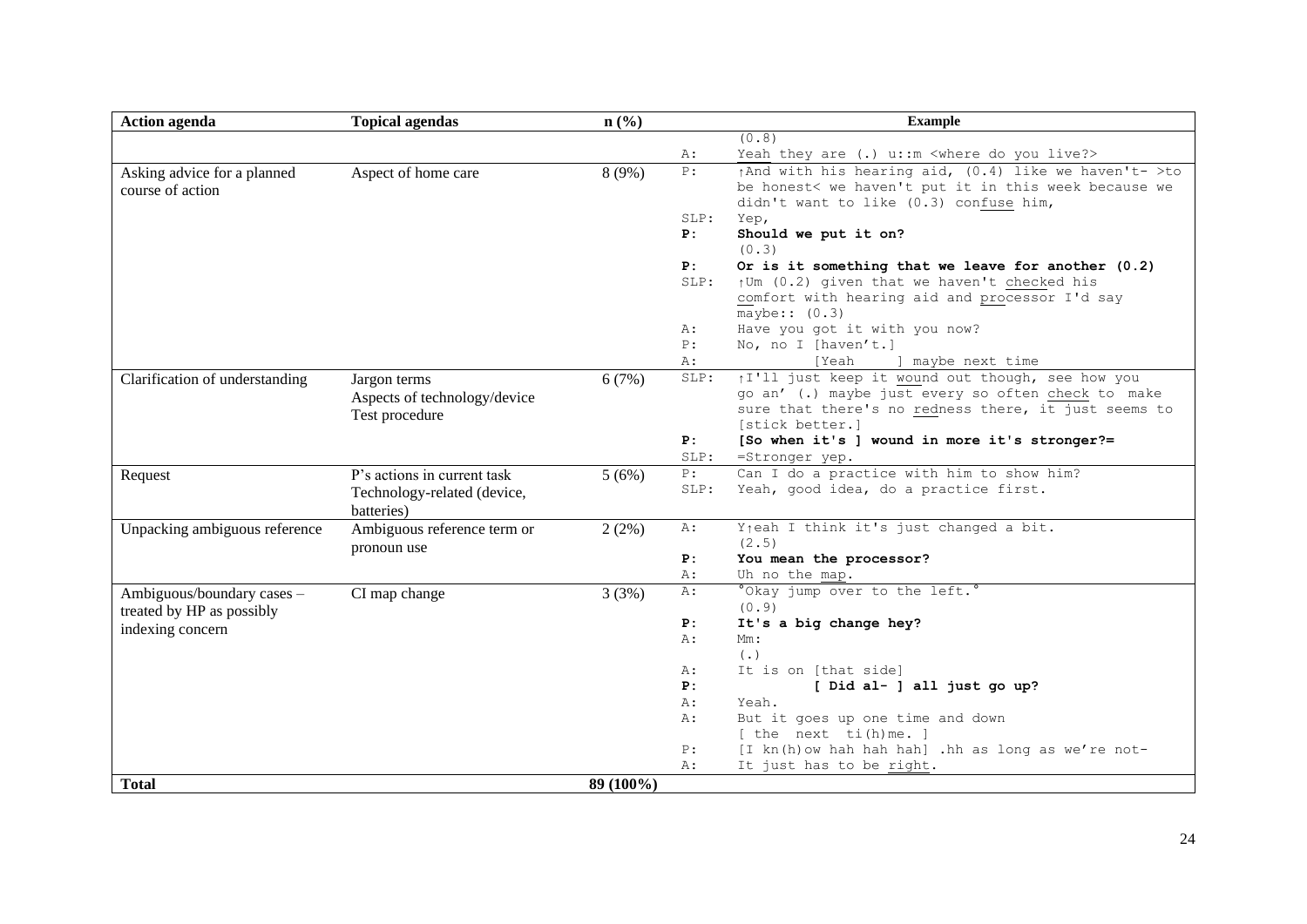A=Audiologist, SLP=Speech-Language Pathologist, P=Parent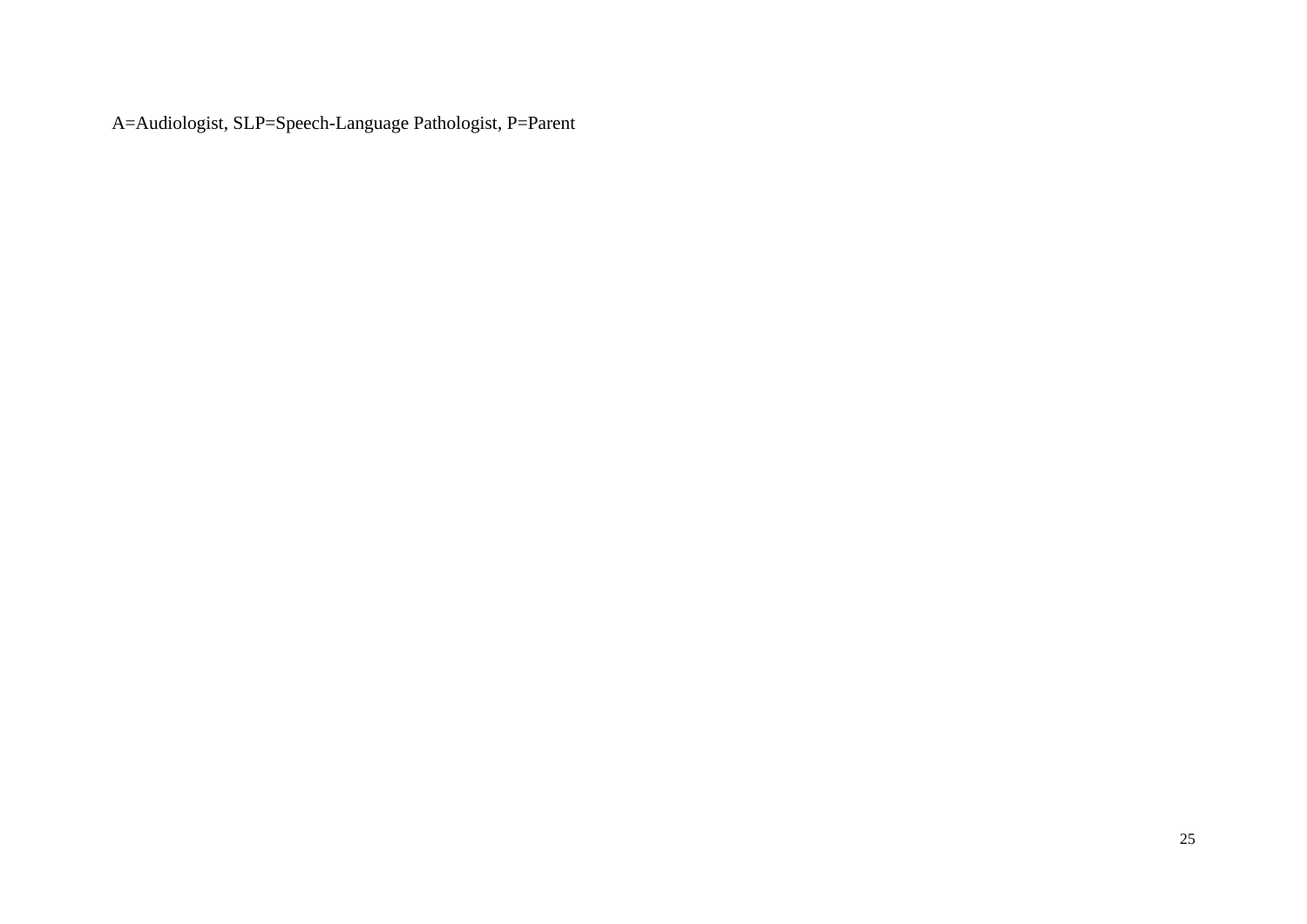#### Table 2: Fragment 1 - [A12+SP11-C35 31:22]

```
1
2
3
4
5
6
7
8
9
10 P:
11 SLP:
12
13 P:
14
15 P:
16 P:
17 A:
18
19
20
21 P:22 \text{ A}:23
24 p.
25 A:
26
27 \text{ A}:28
29 A:
30 P:
31 A:
32 P:
33 A:
34
35
36
SLP: ^[Yeah.]^
37
38
SLP: [I think it might be] timely at the next- at the next point to 
39 A:
40
SLP: sort of jus'
41 C:
   A: >I've focused on the left< it's only changed very very 
         slightly,
   P: Yep.
   A: But she probably won't even notice much of a difference.
   P: Okay.
         (1.2)
   P: Cool,
         (0.3)
   A: Ke[lly?]
         P: [So ] how much- ha- [so (0.2) when we ] talk about
                               \degree [Oh what happened?]\degree^Looking at C-------^
         P: hearing in like you an' I how much hearing
         ∆has she got in comparison?=Is it s:imila::r∆ 
   A: ∆Gaze at P, raises eyes, moves mouth to left side∆
         P: +(0.7) sort of leve[ls, or is it ]+
         +shifts gaze to HP2----------------------------+
         P: +[considerably lower. ]+
         +Looks back HP1---------+
         A: ∆[.tch it's difficult to] te::ll, It's different to what our
         hearing is li:ke but what we can tell is Kelly's got a good 
         um exposure, has good exposure to very soft s↑ounds and she can 
         tolerate +quite a bit in te(h) rms \overline{f} for loud sounds. £
   P: +Nods------------------------------------>
         P: Yep.+
         ----+
         ∆She's not really bothered, so I'm quite happy with the
         levels that +she's getting,+
   P: +Nods----------+
         Yep.
         A: ∆I th↑ink (0.6) she::::∆ ∆is starting to progress a lot
         ∆Turns to look at C----∆ ∆turns back to P, rolling hands->
         +more now∆+
         ---------∆
   P: +nods-----+
         and ∆really we need to measure and check exactly what she's
         getting +out of those processors, +=so I c<sub>↑</sub>an't really give you
   P: +Nods--------------------+
         a full answer yet, because I'm really only seeing
         +much of a difference with her+ now.
   P: +Nods-------------------------+
         Yep.
         +She's (0.3) progressing quite rapidly n↑ow, +
   P: +Turns to look at C, smiles, looks back at HP1+
         P: Yep.
         ∆I guess Louise might be better (.) equipped to tell you∆
         ∆Looks at HP2-------------------------------------------∆ 
         ∆how she's progr↑essing because she's known her for a lot
         ∆Looks at P---------------------------------------------->
         longer [than ] me,∆
         ------------------∆
         ^Looks at P^
         (1.1)
         [In terms of ( )]
        Aah.
```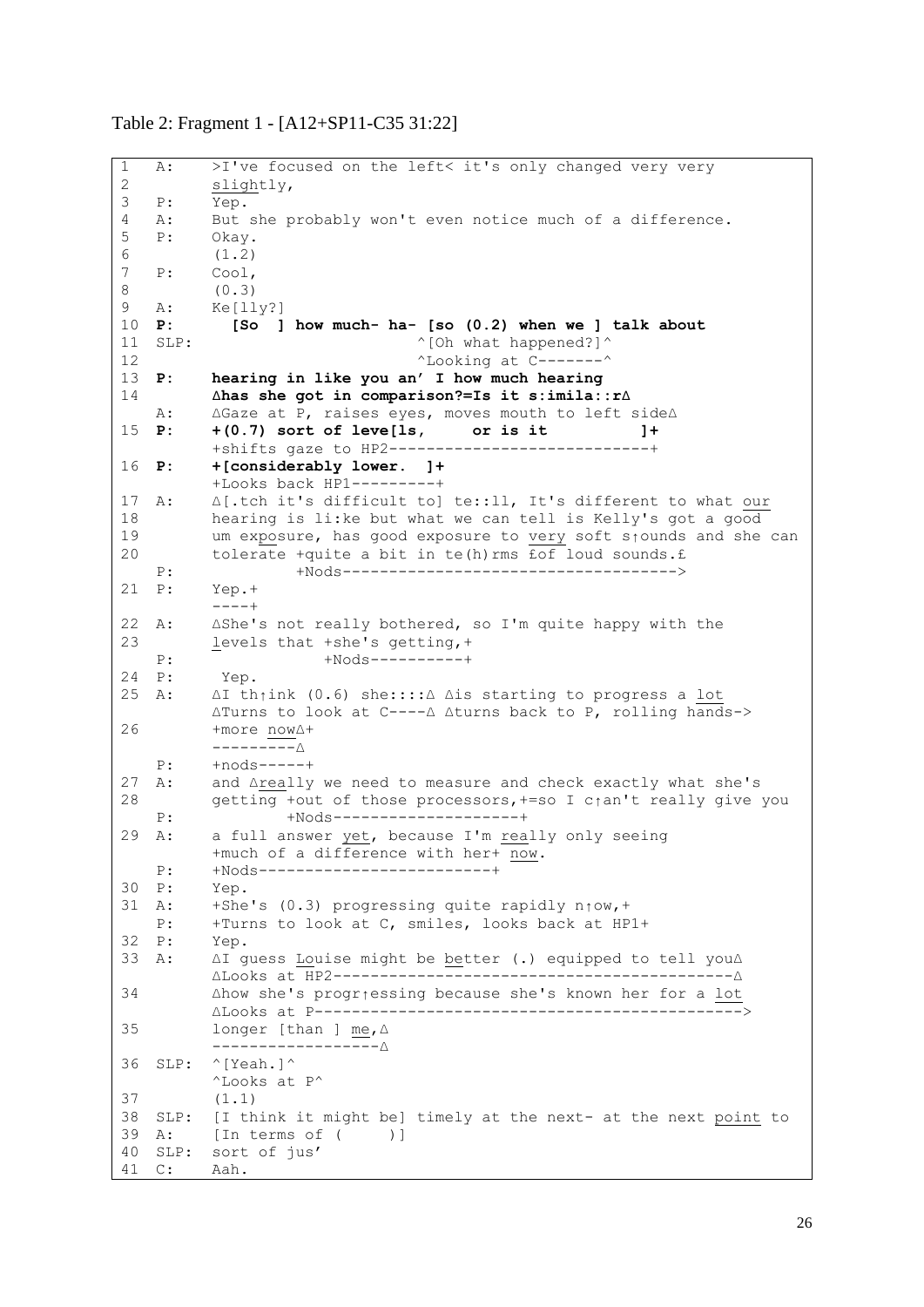42 SLP: check in and do a little bit of a rev<sub>iew</sub>.  $43 P:$ 44 45  $46 P:$ 47 SLP: from our last- our last sort of assessment point, 48 49 50 P: 51 52 P: +Yep+ +Nods+ SLP: Coz this has [ been a big- a big ] change, A: [To see what she's got]  $+$ Yep, $+$ +Nods+ (0.4) SLP: U:m so I think we can [look] as well.= P: +[Ooh.]+ +Looking at C+  $+=$ H↑i.+ +Looking at C+ (0.6) +Okay cool.+ +Turns back to look at HP2+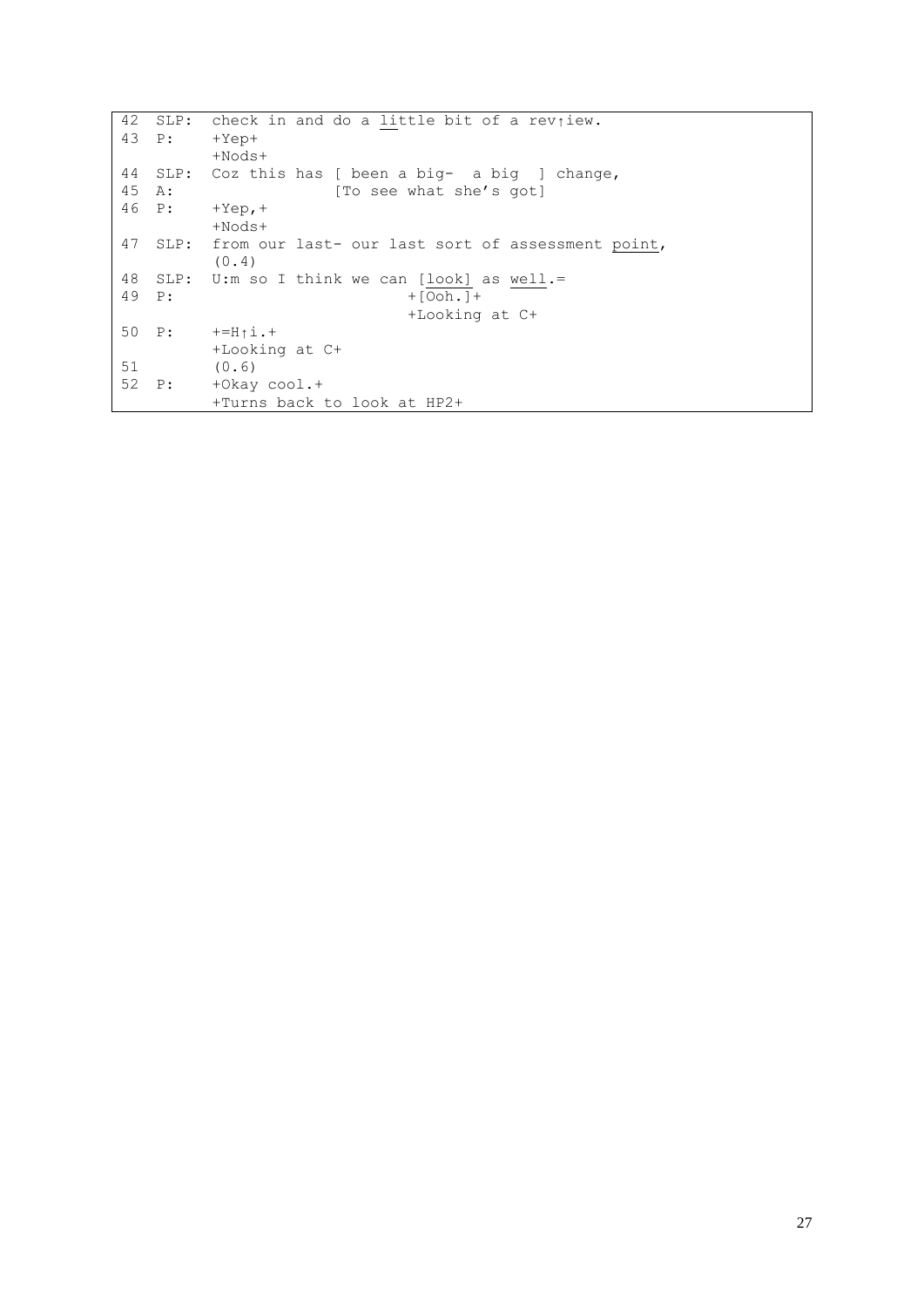# Table 3: Fragment 2 - [A11+SP12-C38 23:54]

| 1            | Α:   | So we'll get you again four [prog]rams to work through.                                                                                       |
|--------------|------|-----------------------------------------------------------------------------------------------------------------------------------------------|
| $\mathbf{2}$ | P:   | [Yep.]                                                                                                                                        |
| 3            | P:   | Yeah.                                                                                                                                         |
| 4            | Α:   | $\Delta$ Which sort've essentially starting what was number four $\zeta \Delta$<br>ARaises hands horizontally, and gradually moves them up--> |
| 5            | P:   | Yep,                                                                                                                                          |
| 6            | Α:   | But then with three more. $\Delta$                                                                                                            |
| 7            | P:   | Yep.                                                                                                                                          |
| 8            | Α:   | Yeah.                                                                                                                                         |
| 9            | P:   | Okay.                                                                                                                                         |
| 10           | Α:   | But I don't think we're too far off Melody's range anyway.                                                                                    |
| 11           | P:   | Okay,                                                                                                                                         |
| 12           | Α:   | Probably in the next couple of sessions I [think.]                                                                                            |
| 13           | P:   | [Yep. ]                                                                                                                                       |
| 14           |      | (0.3)                                                                                                                                         |
| 15           | P:   | So $h_1$ ow- it's probably hard to say=but how loud are things <for< td=""></for<>                                                            |
| 16           |      | her> at the moment? AIs that just too-A you Acan't really: A                                                                                  |
|              | A :  | △slight smile-----△ △shakes head--△                                                                                                           |
| 17           | А:   | Not [really.] If I was to hazard a $g\mu\$ {ess} I [would] sa:y (0.3)                                                                         |
| 18           | P:   | [ Nup. ]<br>[Yep, ]                                                                                                                           |
| 19           | Α:   | this pro:gram she's hearing now is Amaybe a bit below medium¿A<br>∆shakes hand horizontally-∆                                                 |
| 20           |      | ( . )                                                                                                                                         |
| 21           | P:   | $O$ kay,                                                                                                                                      |
| 22           |      | $+\Delta(1.6)+\Delta$                                                                                                                         |
| 23           | P:   | $+N$ ods+                                                                                                                                     |
| 24           | A :  | $\triangle N$ ods $\triangle$                                                                                                                 |
| 25           | А:   | So w- with us speaking at this [level] that would be my::                                                                                     |
| 26           | P:   | [Yep.]                                                                                                                                        |
| 27           | Α:   | *(0.6)* my educated gue[ss yeah.]<br>*C's right CI falls off*                                                                                 |
| 28           | P:   | [ Okay. ]                                                                                                                                     |
| 29           |      | $\triangle$ (0.2) $\triangle$                                                                                                                 |
|              | A :  | $\triangle$ Nods, smiles $\triangle$                                                                                                          |
| 30           | P:   | Okay.                                                                                                                                         |
| 31           |      | $+ (1.0)$                                                                                                                                     |
|              | P:   | +Notices C's CI and places it back on C's head->                                                                                              |
| 32           | P:   | So she'd be h- (0.8) hearing noi- a 1- quite a few sounds.+                                                                                   |
|              |      |                                                                                                                                               |
| 33           |      | $(\cdot)$                                                                                                                                     |
| 34           | Α:   | $\Delta Yes. \Delta$                                                                                                                          |
|              |      | $\triangle N$ ods $\triangle$                                                                                                                 |
| 35           | P:   | Yep.                                                                                                                                          |
| 36           | C:   | $mm:$ :                                                                                                                                       |
| 37           | A :  | Yep.                                                                                                                                          |
| 38           | P:   | +But obviously not making any meaning.+                                                                                                       |
|              |      | +Looking at C's head------------------+                                                                                                       |
| 39           |      | (0.4)                                                                                                                                         |
| 40           | Α:   | ∆Probably not [no]∆<br>∆Shakes head------△                                                                                                    |
| 41           | SLP: | [Co]rrect [yep ] but she's a[ware] of the sound                                                                                               |
| 42           | P:   | [Yep.]<br>[Yes ]                                                                                                                              |
| 43           | SLP: | [of- ] certainly was aware (.) and looked at Bob [when] he                                                                                    |
| 44           | P:   | [Yeah]<br>[Mm: ]                                                                                                                              |
| 45           | SLP: | turned them off ∆[an' ] she was∆ pointing [like] she [was]                                                                                    |
|              | A :  | $\triangle N$ ods--------- $\triangle$                                                                                                        |
| 46           | P:   | $+[Yes.]$<br>[Yes.]                                                                                                                           |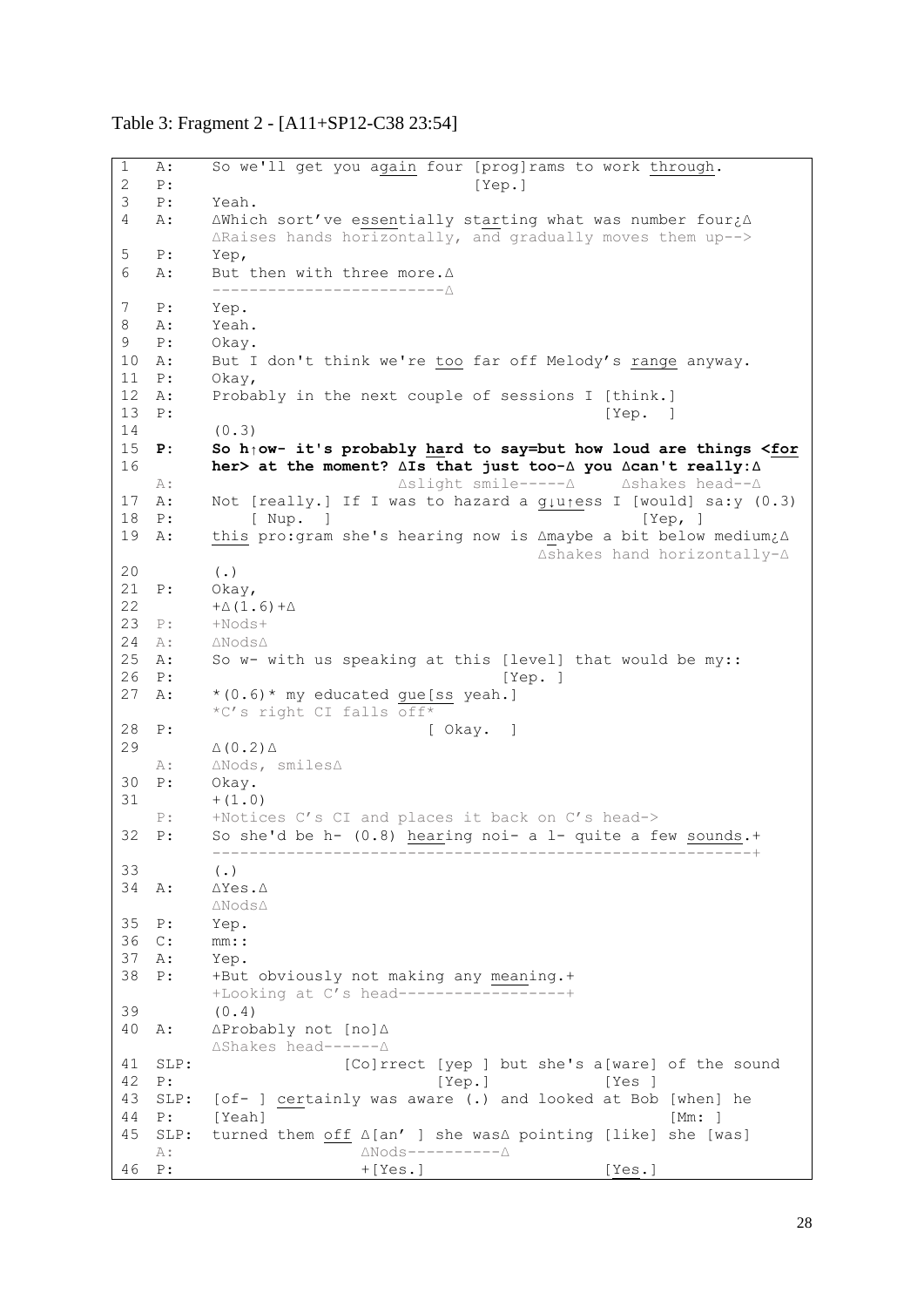| 47 A: |                | Mm.                                            |  |
|-------|----------------|------------------------------------------------|--|
|       | 48 SLP:        | aware of the [sound]                           |  |
| 49 P: |                | [Yeah ]+                                       |  |
|       |                |                                                |  |
|       |                | 50 SLP: coming and [going] which [very] goo:d. |  |
| 51    | $\mathbb{P}$ : | [okay]<br>Yep ]                                |  |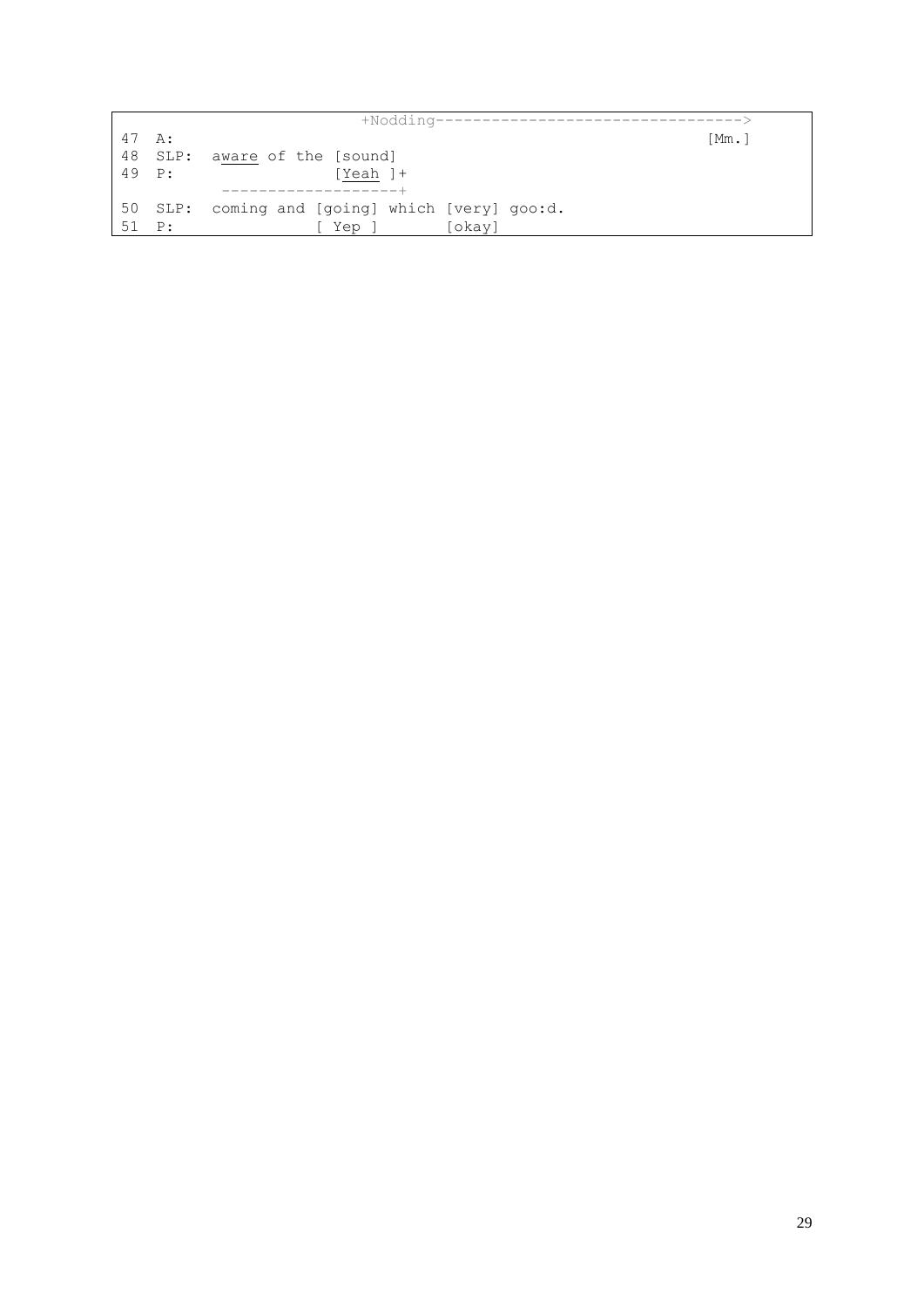Table 4: Fragment 3 - [A7+SP11-C23 5:25]

```
1
2
3
\Delta5
6<sup>6</sup>7
8
9
10 P:
11
12
13 P:
14 SLP:
15 A:
16 SLP:
17 P:
18
19 P:
20 A:
21 P:
22
23 SLP:
24 P:25
26 SLP:
27 P:
28 SLP:
29 A:
30 P:
31
32
SLP: Yeah,
33 P:
34 SLP:
35
36
37 P:
38
SLP: +U:::m (0.4)+ so that's (0.3) a good way of explaining it in 
39
SLP: m↑any ways,
40
41 A:
    A: It's all pre:tty stable an' working well with it? 
          (0.7)
   SLP: Excellent.
         +(0.5) +
   P: +Nods-+
  SLP: ^All ready?^
         ^Looking at HP1^
   A: Fifty two ah:::::
  SLP: Almost?
  A: Almost. Almost close, 
  SLP: ^Just waiting.^
         ^Looking at C-^
         P: Thanks .hhh eh he doesn't have to se- uh he doesn't seem to
         have a::: (0.7) threshold (0.3) of +loud noises at all,+
                                               +Shaking head-------+ 
          (0.3)
         like no [loud noise wha]tsoever would bother +him.+
                                                         +Raises shoulder+
                  [He's quite ha-]
         A: ∆Mm yeah,∆
         ∆Turns to computer∆
          \lceil \uparrow \text{mhmm}, \quad \rceilP: +[Is that] normal?+
          +Turns to look at HP2+
         ∆^(0.8)∆^
   A: ∆Nods--∆
   SLP: ^Nods head, turns to look at HP1 while nodding^
         Yeah? +Okay.+
                +N\cap d = +Mm think, (0.2) I made this [comment that um]
                                       [Coz lots of peo]ple >on the- on
         the- net< on the internet in these forums [they're all] so
                                                      [Y\neq a:h, ]concerned about these loud noises=and their kids are crying and
          .hh have to be- [block their ears]
                          [ ↑ Okay, so where] would that have been?
         In a shopping centre [or ]
                                [Mmhm,]A: Mm.
         Jack doesn't seem to be bothered +at all.+=He >like< he is
                                             +Shakes head+
          happy when it's loud an' (.)
         it's funny ^{\circ}I don' know^{\circ} (.) but (.) +[um but ]+
                                                 +Raises shoulders, 
          scrunches nose+
                                                 [Coz SOME] time ago
         remember ∆we would have spoken >about it-< (.) like- th- those 
          ∆raises hands horizontally----------------------------------->
          loud sounds being (.) capped if you like.∆
          ----------------moves fingers up and down∆
         +Mm. ++Nods+
   P: +Nods-------+
         (0.8)
         A: Yep.
```